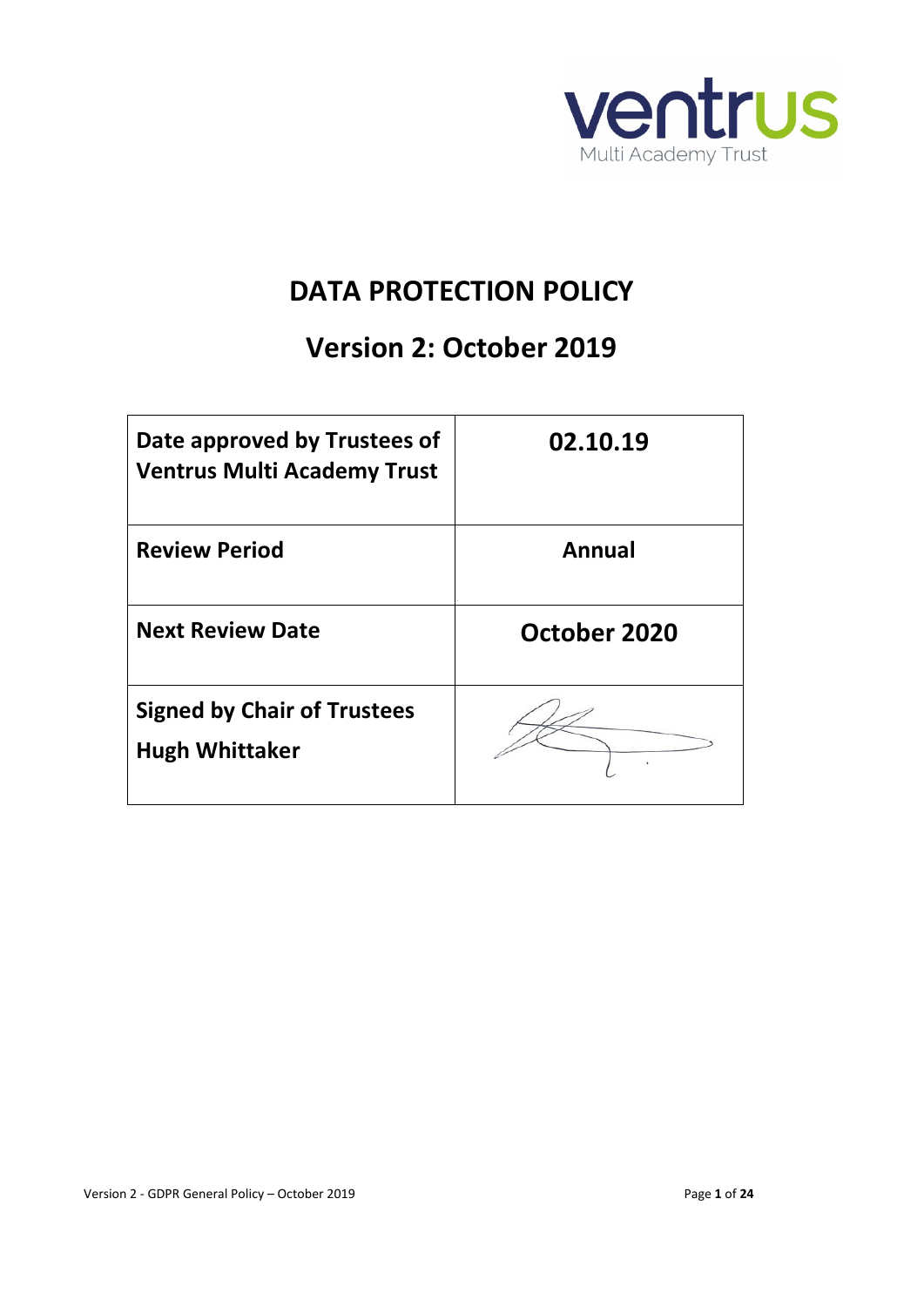#### **Contents**

| 1            |                                                              |
|--------------|--------------------------------------------------------------|
| $\mathbf{2}$ |                                                              |
| 3            |                                                              |
| 4            |                                                              |
| 5            |                                                              |
|              | 5.1<br>5.2<br>5.3                                            |
| 6            |                                                              |
| 7            |                                                              |
| 8            |                                                              |
| 9            |                                                              |
| 10           | PROCESSING SECURELY AND IN LINE WITH RIGHTS OF DATA SUBJECTS |
| 11           |                                                              |
| 12           |                                                              |
| 13           |                                                              |
| 14           |                                                              |
| 15           |                                                              |
| 16           |                                                              |
| 17           | TRANSFERRING PERSONAL DATA TO A COUNTRY OUTSIDE THE EEA 11   |
| 18           |                                                              |
| 19           |                                                              |
| 20           |                                                              |
|              |                                                              |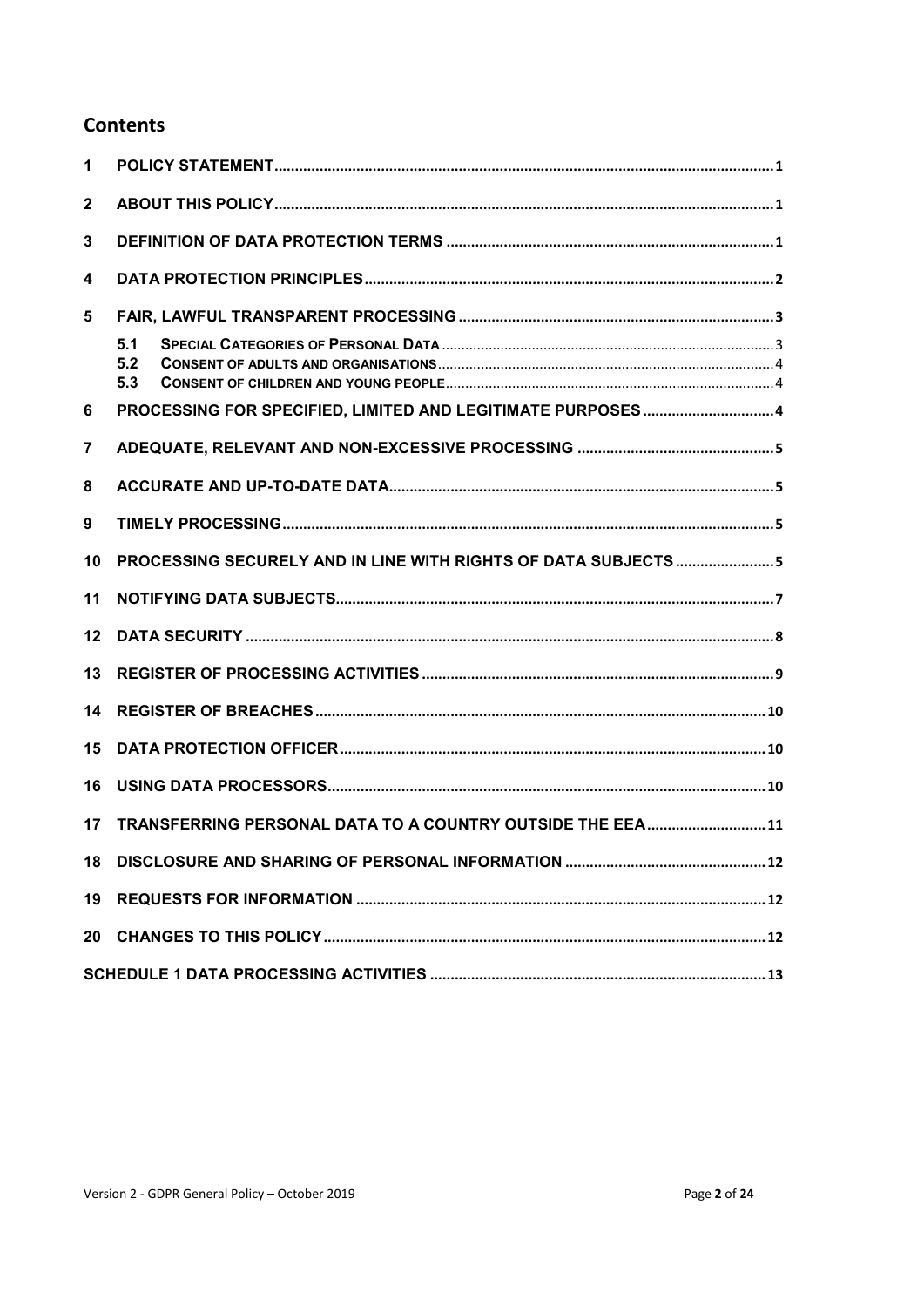## <span id="page-2-0"></span>**1 POLICY STATEMENT**

The Trust ('the Trust', 'we', 'us' and 'our') is committed to upholding individuals' rights to have their Personal Data protected. This policy is designed to take into account the General Data Protection Regulation and associated legislation including the Data Protection Act and successor legislation.

While carrying out its functions, the Trust will collect, store and process Personal Data about students, parents, employees and other third parties. Proper treatment of Personal Data is essential and in line with the Trust's values.

Trust staff are obliged to comply with this Policy when processing Personal Data on our behalf. Any breach of this Policy by Trust staff may result in disciplinary or other action.

# <span id="page-2-1"></span>**2 ABOUT THIS POLICY**

The Trust holds Personal Data about current, past and prospective students, parents, employees and others with whom the Trust communicates. Personal Data may be recorded on paper or stored electronically.

This Policy and other documents referred to in it set out the basis on which the Trust will process any Personal Data it collects from individuals, whether those data are provided to us by individuals or obtained from other sources. It sets out the rules on data protection and the legal conditions that must be satisfied when we obtain, handle, process, transfer and store Personal Data. This Policy does not form part of any employee's contract of employment and may be amended at any time.

The Data Protection Officer is responsible for ensuring compliance with the Relevant Data Protection Laws and with this Policy. That post is held by Emma Emery – Compliance Officer (01392) 256020, Email: [DPO@ventrus.org.uk](mailto:DPO@ventrus.org.uk) Any questions about the operation of this Policy or any concerns that the Policy has not been followed should be referred in the first instance to the Data Protection Officer.

# <span id="page-2-2"></span>**3 DEFINITION OF DATA PROTECTION TERMS**

In this Policy, the functions of the Trust are the provision of education and any pastoral, business, administrative, community or similar activities associated with that provision. References to the Trust 'carrying out its functions' or similar are references to these activities.

References to 'we' are references to the Trust.

**Criminal Convictions and Offences** means the commission of, or proceedings for, any offence committed or alleged to have been committed by a person, the disposal of such proceedings or the sentence of any court in such proceedings.

**Data Subjects** means identified or identifiable natural persons whose Personal Data the Trust holds. This Policy also refers to Data Subjects as 'individuals.'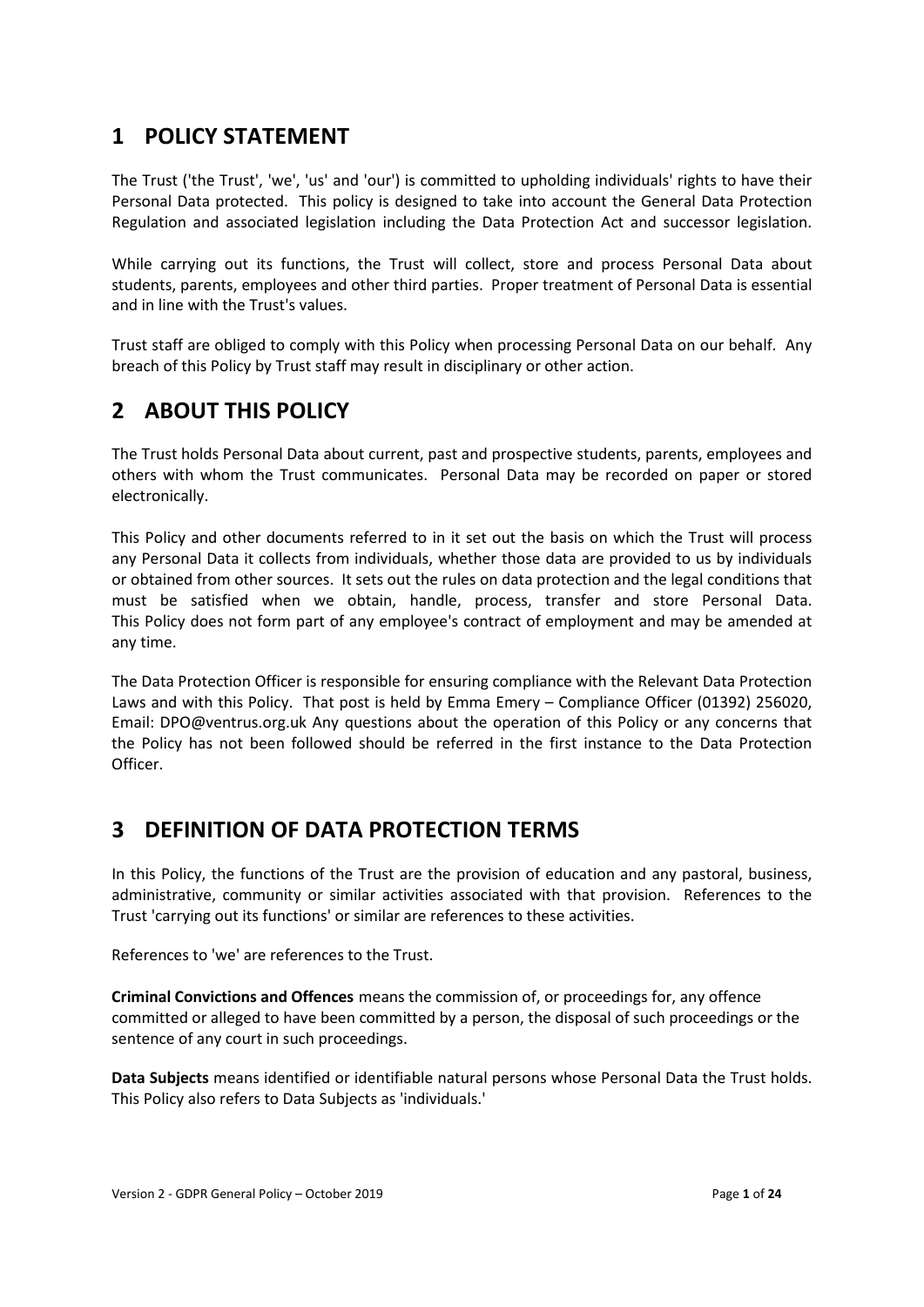**Data Controllers** are the people who, or organisations which, determine the purposes for which any Personal Data are processed, including the means of the processing. The Trust is the Data Controller of all Personal Data used for carrying out its functions.

**Data Users** are, for the purposes of this Policy, those of our employees whose work involves processing Personal Data. Data Users must protect the data they handle in accordance with this Policy and any applicable data security procedures at all times. This Policy also refers to Data Users as 'Trust staff' or simply 'staff'.

**Data Processors** include any person or organisation, who is not a member of Trust staff, which processes Personal Data on our behalf. Employees of Data Controllers are excluded from this definition but it could include suppliers that handle Personal Data on the Trust's behalf.

**Privacy Notices** are documents explaining to Data Subjects how their data will be used by the Trust.

**Personal Data** means any information relating to an identified or identifiable natural person; an identifiable natural person is one who can be identified, directly or indirectly, in particular by reference to an identifier such as a name, an identification number, location data, an online identifier or to one or more factors specific to the physical, physiological, genetic, mental, economic, cultural or social identity of that natural person.

**Personal Data Breach** means a breach of security leading to the accidental or unlawful destruction, loss, alteration, unauthorised disclosure of, or access to, Personal Data transmitted, stored or otherwise processed.

**Pseudonymisation** means the processing of Personal Data so that it can no longer be attributed to a specific person without the use of additional information, provided that such additional information is kept separately and is subject to measures to ensure that the Personal Data are not attributed to an identified or identifiable natural person.

**Relevant Data Protection Law** means the General Data Protection Regulation ((EU) 2016/679), the Data Protection Act and any successor legislation, the Privacy and Electronic Communications (EC Directive) Regulations 2003 (SI 2003/2426) and all applicable laws and regulations relating to the processing of Personal Data and privacy as amended, re-enacted, replaced or superseded from time to time and where applicable the guidance and codes of practice issued by the United Kingdom's Information Commissioner.

**Special Categories of Personal Data** (formerly known as 'sensitive Personal Data') include information about a person's racial or ethnic origin, political opinions, religious or similar beliefs, trade union membership, physical or mental health or condition, sexual life and genetic or biological traits. Special Categories of Personal Data can only be processed under strict conditions.

### <span id="page-3-0"></span>**4 DATA PROTECTION PRINCIPLES**

Anyone processing Personal Data for or on behalf of the Trust must comply with the principles of good practice contained in Relevant Data Protection Law. These principles state that Personal Data must be:

- processed fairly, lawfully and transparently;
- processed for specified, limited and legitimate purposes and in an appropriate way;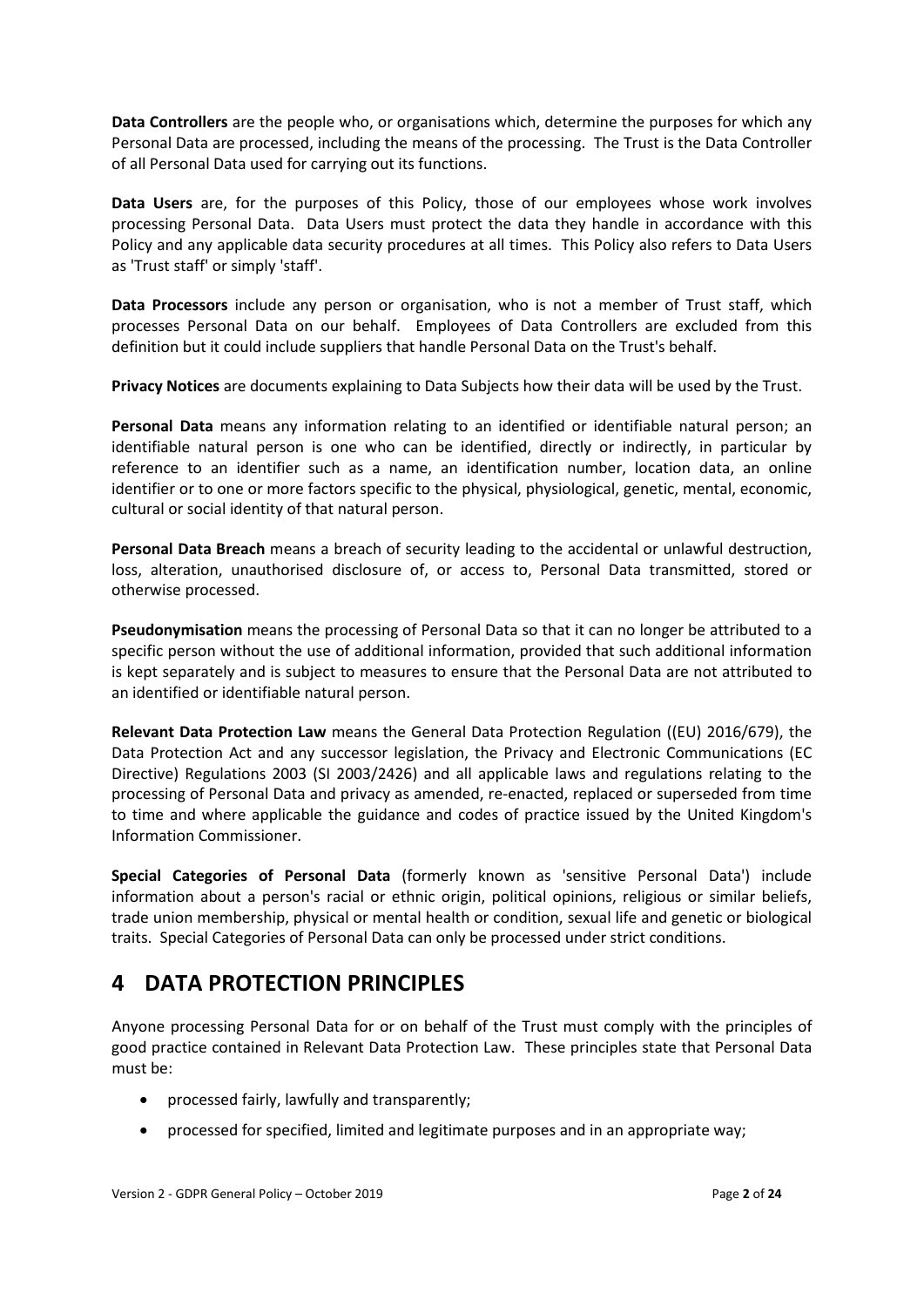- adequate, relevant and not excessive for the purposes for which they are processed;
- accurate and, where necessary, kept up to date;
- not kept longer than necessary for the intended purpose of processing; and
- processed in a manner that ensures appropriate security of the Personal Data, including protection against unauthorised or unlawful processing and against accidental loss, destruction or damage, using appropriate technical or organisational measures.

The Trust will keep a record of all data processing activities and must be able to demonstrate its compliance with these principles and with the wider requirements of Relevant Data Protection Law.

### <span id="page-4-0"></span>**5 FAIR, LAWFUL TRANSPARENT PROCESSING**

For Personal Data to be processed lawfully, it must be processed on the basis of one of the legal grounds set out in Relevant Data Protection Law. These are as follows:

- a) the Data Subject has given consent to the processing of his or her Personal Data for one or more specific purposes;
- b) processing is necessary for the performance of a contract to which the Data Subject is party or in order to take steps at the request of the Data Subject prior to entering into a contract;
- c) processing is necessary for compliance with a legal obligation to which the controller is subject;
- d) processing is necessary in order to protect the vital interests of the Data Subject or of another natural person;
- e) processing is necessary for the performance of a task carried out in the public interest or in the exercise of official authority vested in the controller;
- f) processing is necessary for the purposes of the legitimate interests pursued by the controller or by a third party, except where such interests are overridden by the interests or fundamental rights and freedoms of the Data Subject which require protection of Personal Data, in particular where the Data Subject is a child.

Where a type of data processing is likely to pose a high risk to individuals' rights and freedoms, the Trust will carry out an appropriate Data Privacy Impact Assessment.

#### <span id="page-4-1"></span>**5.1 SPECIAL CATEGORIES OF PERSONAL DATA**

When Special Categories of Personal Data are being processed, the individual's explicit consent to processing of those data must be obtained unless the processing:

• is necessary for the purposes of carrying out the obligations and exercising specific rights of the Trust or of the individual in the field of employment and social security and social protection law;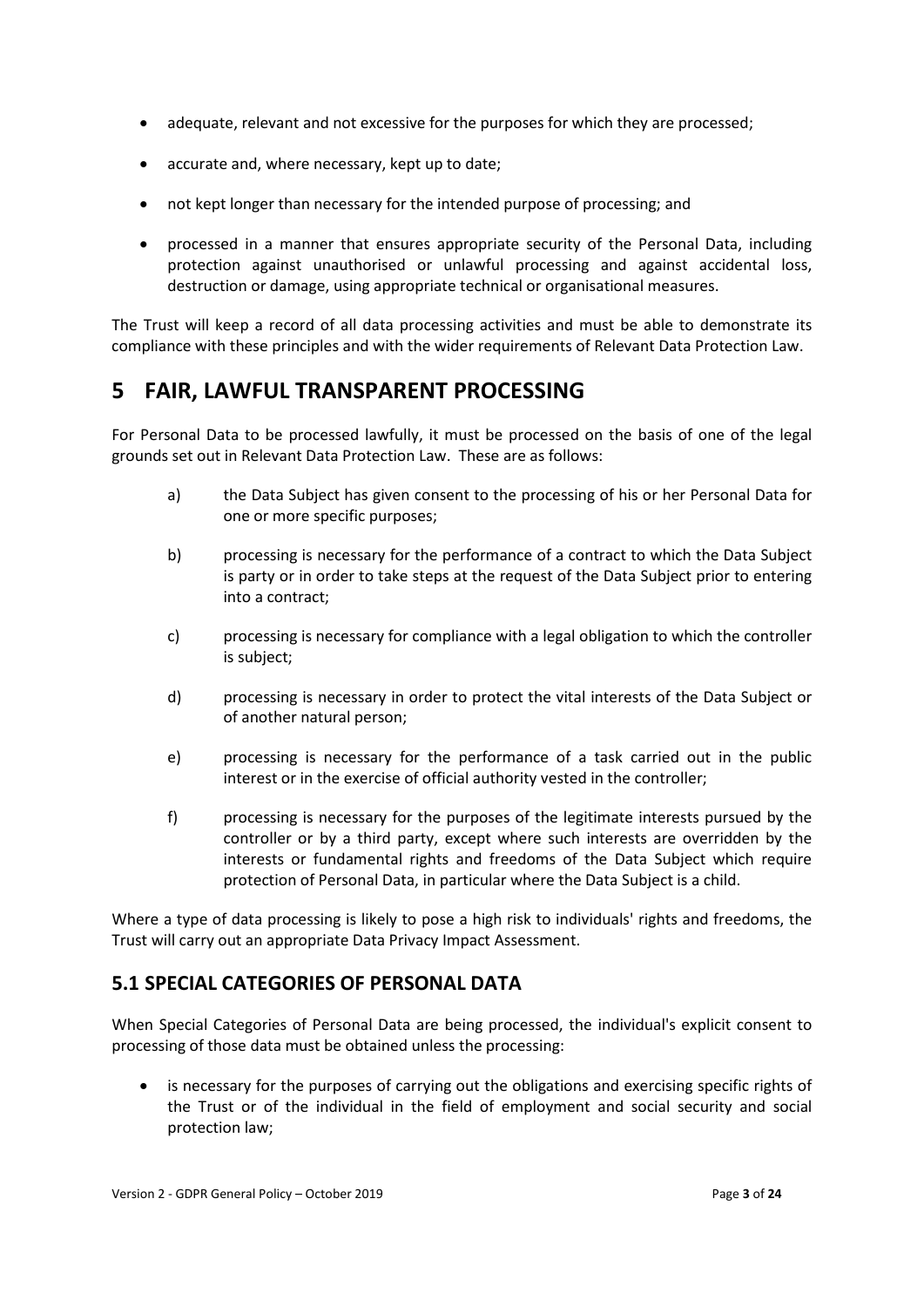- is necessary for the assessment of the working capacity of an individual where the individual is an employee or for the provision of health or social care;
- relates to Personal Data which are manifestly made public by the individual;
- is necessary for reasons of substantial public interest; or
- is necessary to protect the vital interests of the individual.

Processing of data relating to Criminal Convictions and Offences can only take place under control of an official authority, such as instructions from the police or an order of the court, or where UK or EU law states that processing must take place.

#### <span id="page-5-0"></span>**5.2 CONSENT OF ADULTS AND ORGANISATIONS**

Where an individual gives consent to Data Processing, that consent must be freely given, specific, informed and unambiguous and should be either in the form of a statement (whether or not prepared by the Trust) or a positive action demonstrating consent. Any requests that the Trust makes for consent must be in clear language.

An individual has the right to withdraw consent at any time and will be informed of this right and how to exercise it when the Trust requests consent.

### <span id="page-5-1"></span>**5.3 CONSENT OF CHILDREN AND YOUNG PEOPLE**

Parental consent to Data Processing must be obtained for pupils or other children younger than 13 years of age.

A young person aged 13 or over is able to give or revoke consent (unless they do not have capacity).

Where consent is required from a young person aged 13 or over the requirements in relation to consent, as set out for adults, still apply and the information in relation to such consent must be made clear to the young person.

# <span id="page-5-2"></span>**6 PROCESSING FOR SPECIFIED, LIMITED AND LEGITIMATE PURPOSES**

In the course of carrying out its functions, the Trust may collect and process the Personal Data set out in the Schedule. This may include data we receive directly from an individual (for example, by completing forms or by corresponding with us by post, phone, email or otherwise) and data we receive from other sources (including, for example, the local authority or other public bodies, business suppliers or service providers, professional advisers and others).

The Trust will only process Personal Data for the specific purposes set out in the Schedule or for any other purposes specifically permitted by Relevant Data Protection Law. We will explain those purposes to the Data Subject.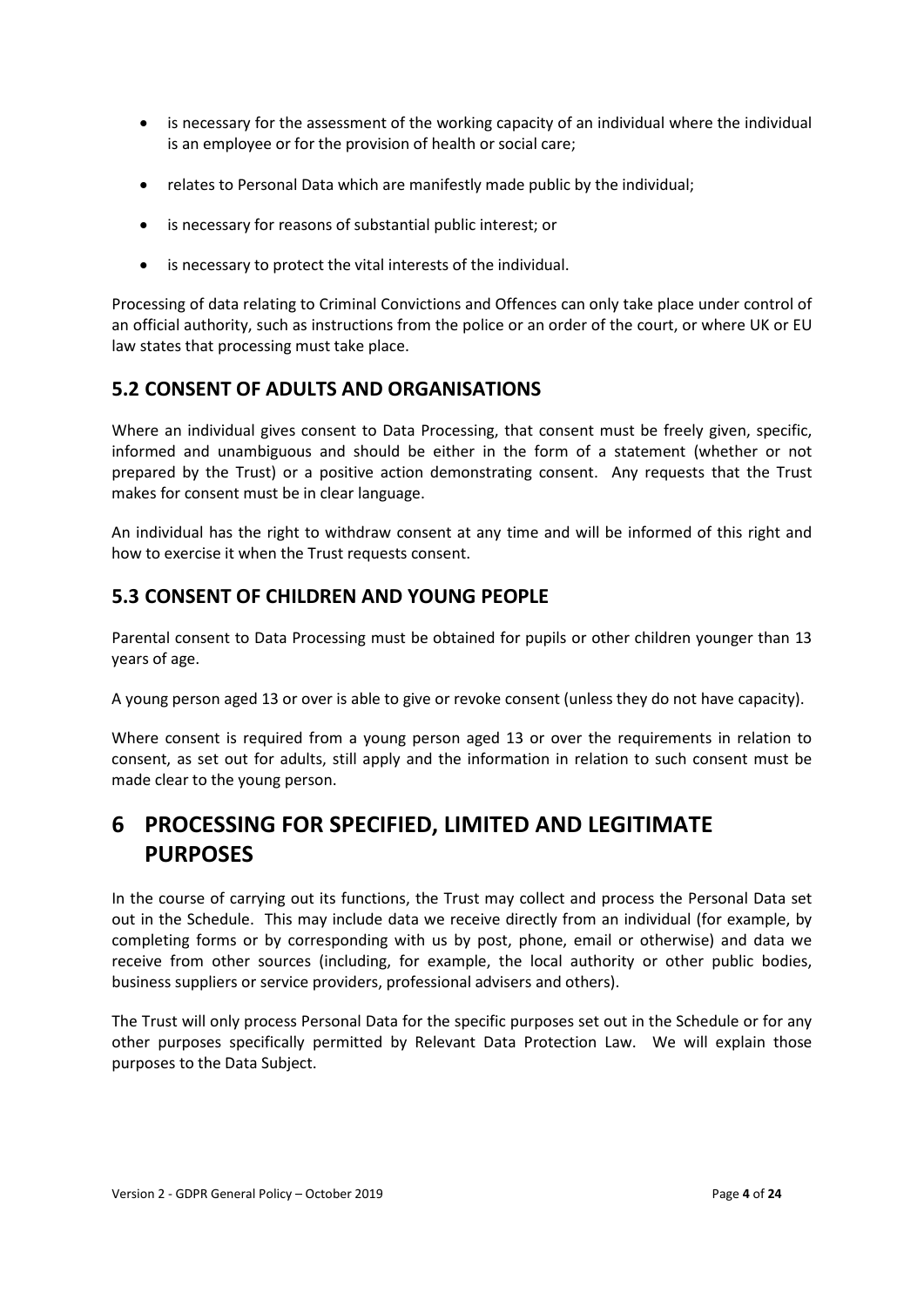# <span id="page-6-0"></span>**7 ADEQUATE, RELEVANT AND NON-EXCESSIVE PROCESSING**

We will only collect Personal Data to the extent that it is required for the specific purpose notified to the individual;

If a member of staff has any doubt as to whether any processing exceeds the purposes for which that data was originally collected, he or she should notify the Data Protection Officer.

## <span id="page-6-1"></span>**8 ACCURATE AND UP-TO-DATE DATA**

We will ensure that Personal Data we hold are accurate and kept up to date. We will check the accuracy of any Personal Data at the point of collection and at regular intervals afterwards. We will take all reasonable steps to destroy or amend inaccurate or out-of-date data.

It is the responsibility of staff to ensure that Personal Data is accurate and kept up to date. Further, parents and anyone who provides Personal Data should also inform the Trust as soon as possible if there is any change to their Personal Data.

## <span id="page-6-2"></span>**9 TIMELY PROCESSING**

We will not keep Personal Data longer than is necessary for the purpose or purposes for which they were collected. We will take all reasonable steps to destroy, or erase from our systems, all data which are no longer required. We will be guided by the Information Records Management Society guidance in respect of decision making concerning the retention of Personal Data.

If a member of staff has any doubt as to whether any Personal Data has been or will be kept longer than is necessary for the purpose or purposes for which they were collected, he or she should notify the Data Protection Officer.

# <span id="page-6-3"></span>**10 PROCESSING SECURELY AND IN LINE WITH RIGHTS OF DATA SUBJECTS**

- <span id="page-6-4"></span>• We will process data in a manner that ensures appropriate security of the Personal Data, including protection against unauthorised or unlawful processing and against accidental loss, destruction or damage, using appropriate technical or organisational measures.
- We are committed to upholding the rights of individuals to access Personal Data the Trust holds on them.
- We will process all Personal Data in line with individuals' rights, in particular their rights to:
- be informed, in a manner which is concise, transparent, intelligible and easily accessible and written in clear and plain language, of the purpose, use, recipients and other processing issues relating to data;
- receive confirmation as to whether your Personal Data is being processed by us;
- access your Personal Data which we are processing only by formal written request. We may charge you for exercising this right if we are allowed to do so by Relevant Data Protection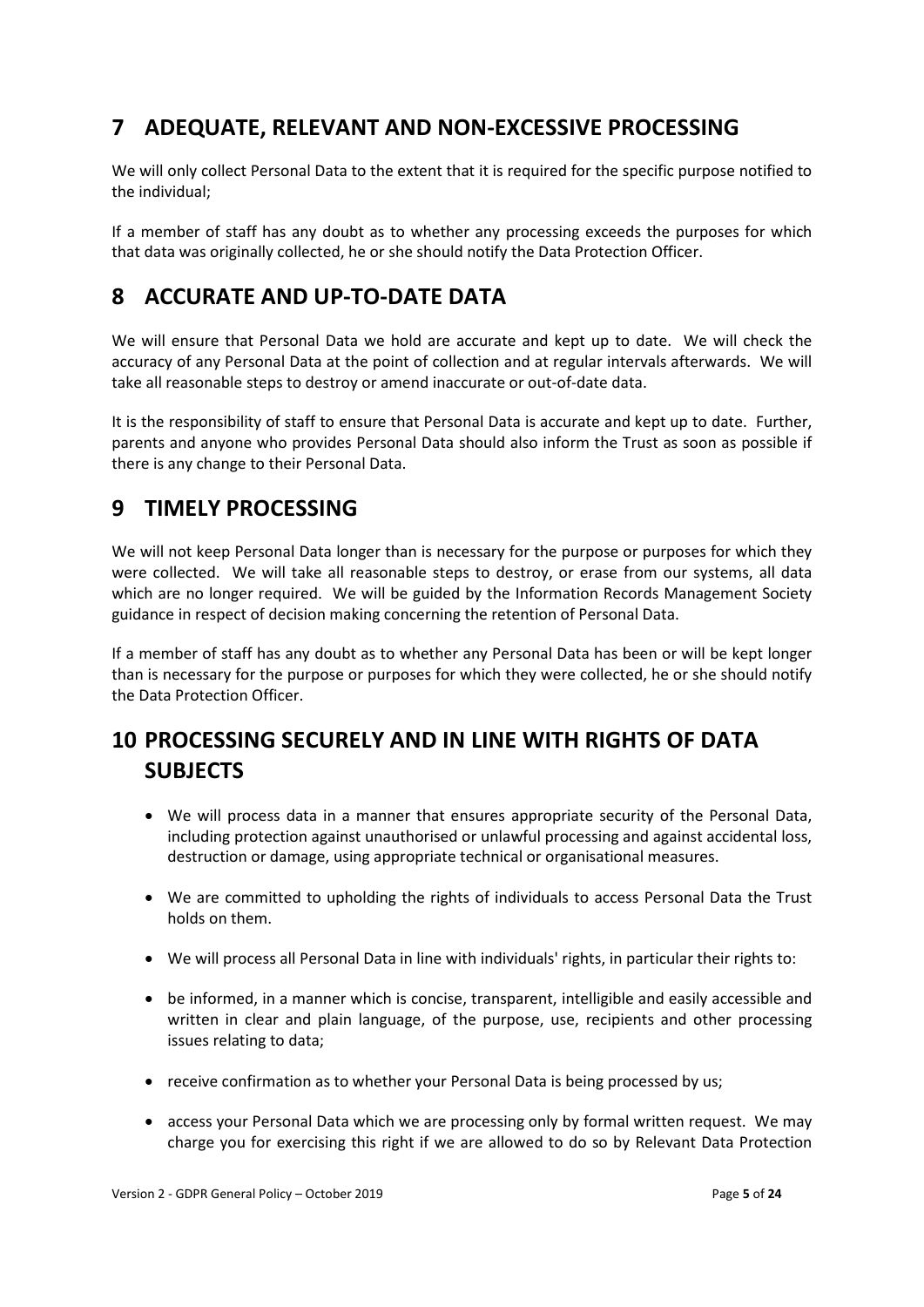Law. Trust employees who receive a written request should forward it to their senior leader and the Data Protection Officer immediately;

- have data amended or deleted under certain circumstances where data is inaccurate or to have data completed where data is incomplete by providing a supplementary statement to the Trust (see also Clause [8\)](#page-6-1);
- <span id="page-7-0"></span>• restrict processing of data if one of the following circumstances applies:
	- the accuracy of the Personal Data is contested by the Data Subject, for a period enabling the controller to verify the accuracy of the Personal Data;
	- the processing is unlawful and the Data Subject opposes the erasure of the Personal Data and requests the restriction of their use instead;
	- the controller no longer needs the Personal Data for the purposes of the processing, but they are required by the Data Subject for the establishment, exercise or defence of legal claims;
	- the Data Subject has objected to processing pending the verification whether the legitimate grounds of the controller override those of the Data Subject.
- where processing has been restricted, as above, such Personal data shall, with the exception of storage, only be processed with the Data Subject's consent or for the establishment, exercise or defence of legal claims or for the protection of the rights of another natural or legal person or for reasons of important public interest of the Union or of a Member State and the Data Subject shall be informed.
- where processing is restricted under one of the grounds in Clause [10.2.5,](#page-7-0) the data shall only be processed with the individual's consent or in relation to the establishment, exercise or defence of legal claims or for the protection of the rights of another natural or legal person or for reasons of important public interest of the European Union or the United Kingdom;
- an individual who has obtained restriction of processing under Clause [10.2.5](#page-7-0) shall be informed by the Trust before the restriction of processing is lifted;
- receive data concerning the individual, which he or she has provided to the Trust and is processed by automated means, in a structured, commonly used and machine-readable format and to transmit those data to another controller without hindrance from the Trust;
- object to data processing on grounds relating to his or her particular situation unless the Trust demonstrates compelling legitimate grounds for processing which overrides the interests, rights and freedoms of the individual or for to the establishment, exercise or defence of legal claims; and
- not to be subject to a decision based solely on automated decision-making and profiling which produces legal effects concerning him or her or similarly significantly affects him or her unless the decision is based on the individual's explicit consent.

It is the responsibility of all staff to ensure that any request by an individual under Clause [10.1](#page-6-4) is brought to the attention of the Data Protection Officer without undue delay.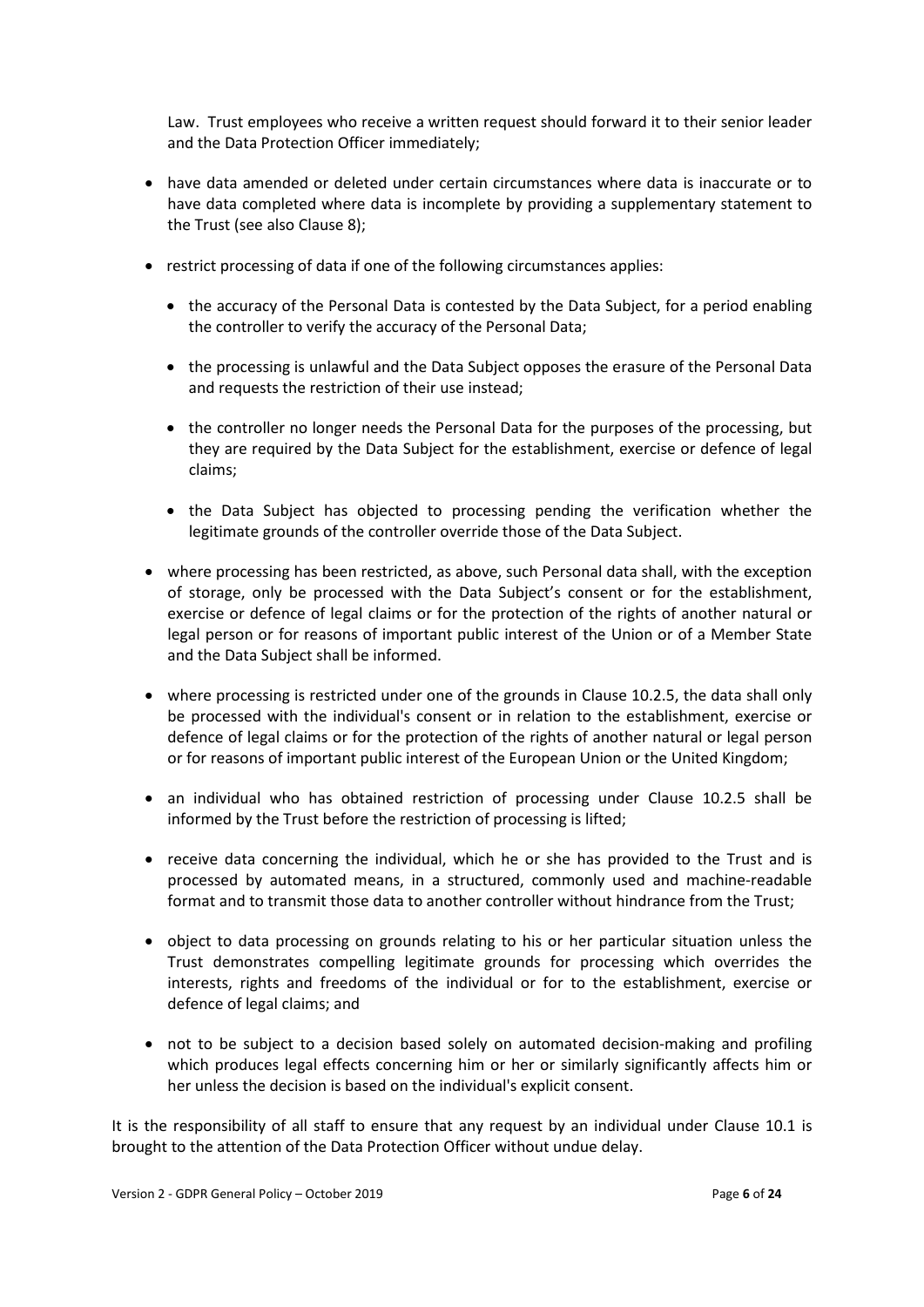The Trust may refuse a request by an individual wishing to exercise one of the above rights in accordance with Relevant Data Protection Law.

The Trust shall provide information on action taken on a request under Clause [10.1](#page-6-4) to the individual within one month of receipt of the request unless the Trust deems it necessary to extend this period by two further months where the request is complex and informs the individual of such extension with reasons within one month of receipt of the request.

- When receiving telephone enquiries, we will only disclose Personal Data we hold on our systems if the following conditions are met:
	- We will check the caller's identity to make sure that information is only given to a person who is entitled to it.
	- We will suggest that the caller put his or her request in writing if we are not sure about the caller's identity and where their identity cannot be checked.
	- We will also verify the identity of the person making the request by whatever reasonable means are considered appropriate.

Our employees will refer a request to their senior leaders and the Data Protection Officer for assistance in difficult situations. Employees shouldn't feel pressured into disclosing information if they have concerns about disclosing it and should refer any questions to a senior leader or the Data Protection Officer.

### <span id="page-8-0"></span>**11 NOTIFYING DATA SUBJECTS**

<span id="page-8-1"></span>If we collect Personal Data directly from individuals, we will at the time of collection inform them about the processing including:

- the identity and contact details for the Trust and its Data Protection Officer;
- the purpose or purposes for which we intend to process those Personal Data as well as the legal basis for the processing;
- where the processing is necessary for the purposes of legitimate interests, the legitimate interests pursued;
- the recipients or categories of recipients of the Personal Data;
- where applicable, the fact that the Trust intends to transfer the Personal Data to a third country;
- the period for which the Personal Data will be stored;
- the existence of the rights of the Data Subject;
- where the processing is based on consent, the right to withdraw consent at any time;
- the right to lodge a complaint with a supervisory authority;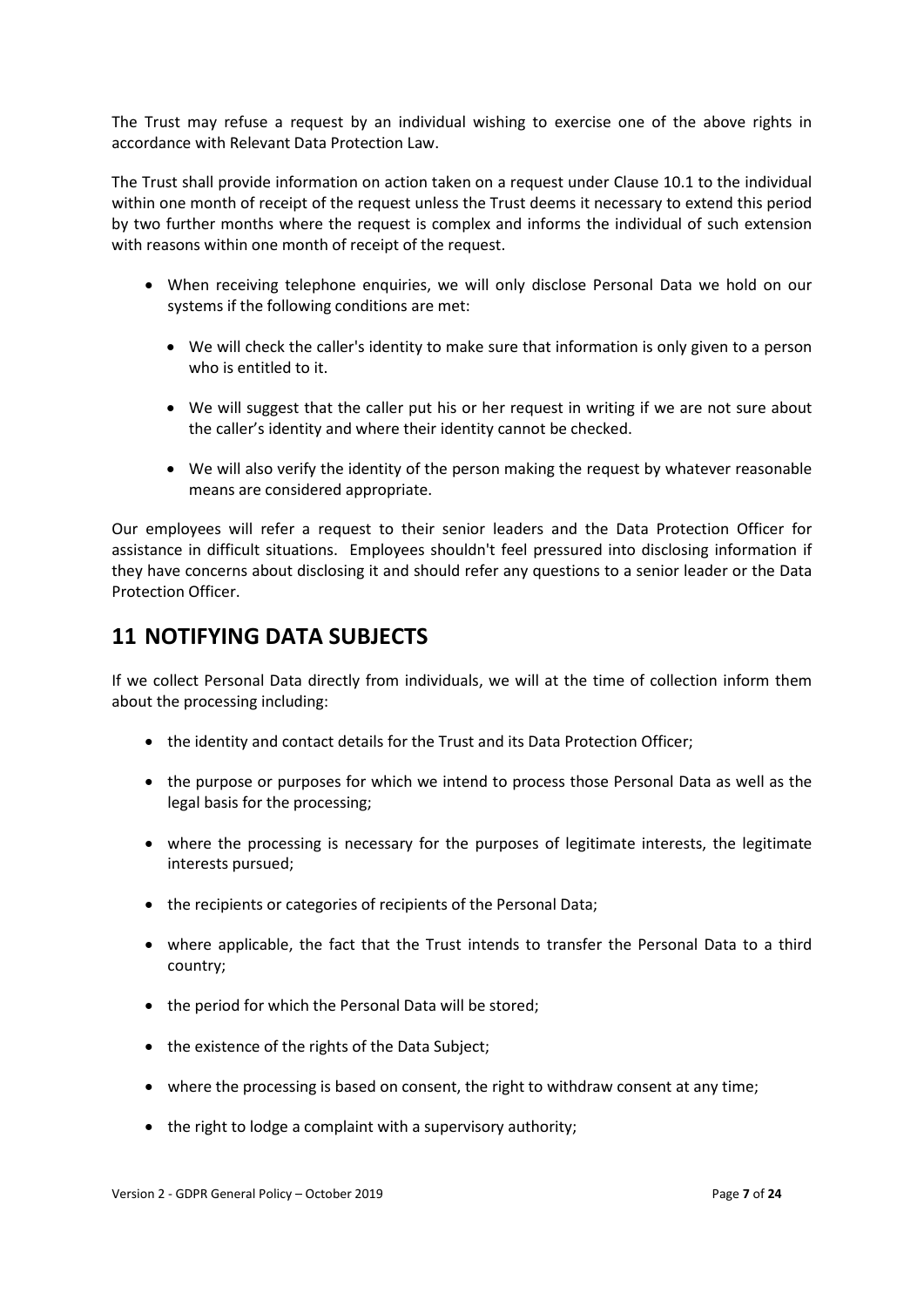- whether the provision of Personal Data is a statutory or contractual requirement and the possible consequences of failure to provide such data;
- the existence of any automated decision-making, including profiling.

If we receive Personal Data from a source other than the individual we will, except in certain circumstances, provide the individual with the information in Clause [11.1](#page-8-1) above at the following times:

- within one month of receiving the Personal Data;
- if the Personal Data are to be used for communication with the individual, at the time of the first communication to the individual;
- if a disclosure to another recipient is envisaged by us, at the time of the disclosure to that recipient.

A notification in the form of a Privacy Notice will be in writing or via a link to our website, unless the individual requests an oral notification.

We will also inform individuals whose Personal Data we process that the Trust is the Data Controller with regard to those data and who the Data Protection Officer is.

## <span id="page-9-0"></span>**12 DATA SECURITY**

<span id="page-9-2"></span>We will take appropriate security measures against unlawful or unauthorised processing of Personal Data, and against the accidental loss of, or damage to, Personal Data.

We will put in place procedures and technologies to maintain the security of all Personal Data from the point of collection to the point of destruction. Personal Data will only be transferred to a Data Processor if he or she agrees to comply with those procedures and policies, or if he or she puts in place adequate measures.

Trust staff can find details of their obligations in relation to security of Personal Data in the Code of Conduct Policy.

All Trust staff must:

- assist the Trust in upholding individuals' data protection rights;
- only act in accordance with the Trust's instructions and authorisation;
- notify the Data Protection Officer immediately of any Personal Data Breaches, allegations of Personal Data Breaches or suspicions of Personal Data Breaches in accordance with Clause [12.5;](#page-10-1)
- <span id="page-9-1"></span>• comply at all times with the terms of any agreements with the Trust and with their responsibilities under Relevant Data Protection Law;
- satisfy the Trust, within a reasonable period following request, of their compliance with the provisions of Clause [12.4.4.](#page-9-1)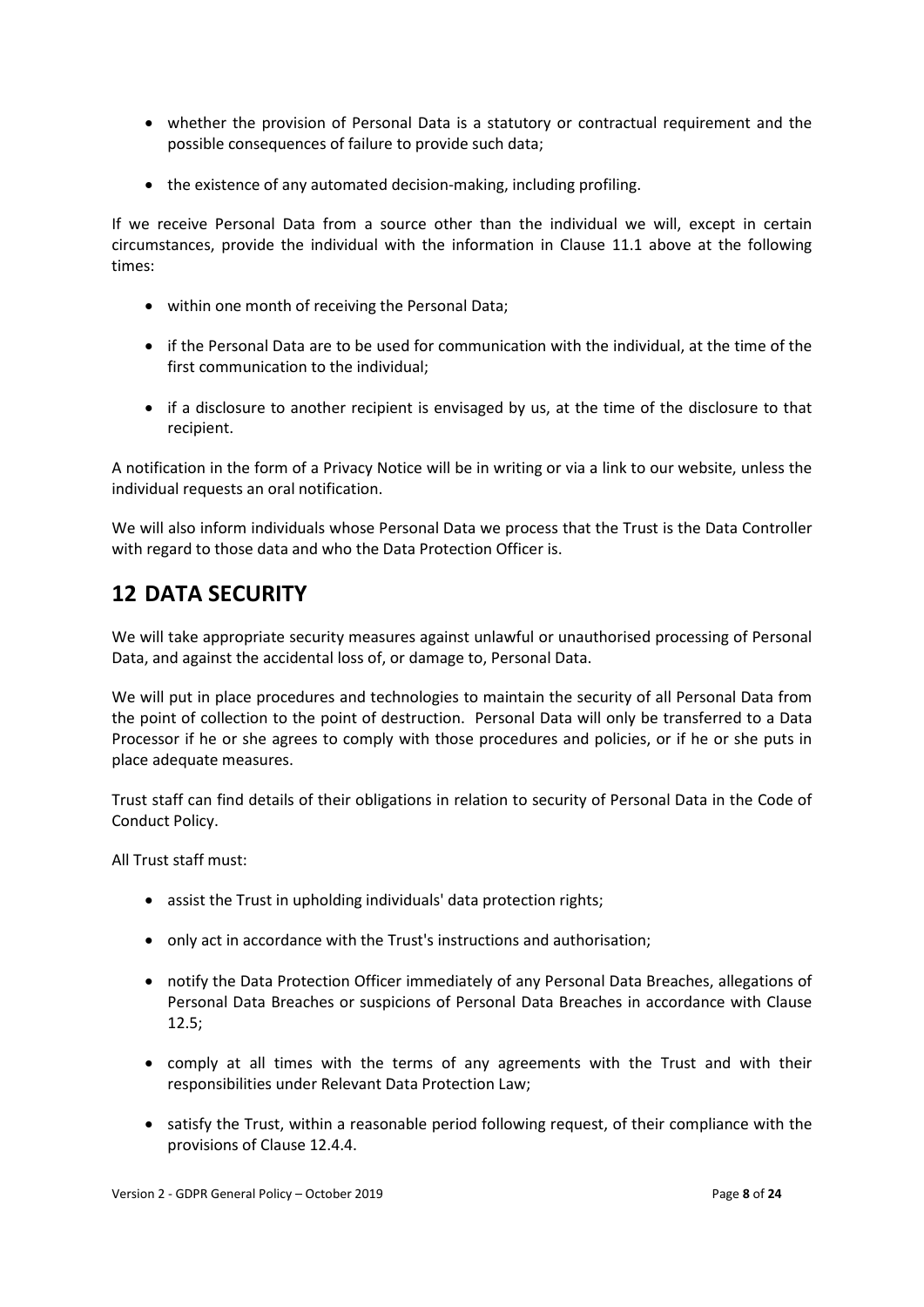<span id="page-10-1"></span>The Trust will notify the Information Commissioner's Office where necessary, in respect of any relevant breach.

If any Personal Data breach is likely to adversely affect individual's rights and freedoms, the Trust will inform those individuals without undue delay.

We will maintain data security by protecting the confidentiality, integrity and availability of the Personal Data, defined as follows:

- **Confidentiality:** only people who are authorised to use the data can access them;
- **Integrity:** Personal Data should be accurate and suitable for the purpose for which they are processed;
- **Availability**: authorised users should be able to access the data if they need it for authorised purposes. Personal Data should therefore be stored on the Trust's central computer system instead of on individual computers, tablets or other media.

Security procedures include:

- **Entry controls:** any stranger seen in entry-controlled areas should be reported.
- **Secure lockable desks and cupboards:** desks and cupboards should be kept locked if they hold confidential information of any kind (personal information is always considered confidential.)
- **Methods of disposal:** paper documents should be shredded. Digital storage devices should be professionally processed and physically destroyed when they are no longer required.
- **Equipment:** Trust staff must ensure that individual monitors do not show confidential information to passers-by and that they log off from their computers, tablets or other devices when left unattended.
- **Data storage methods:** measures to store data securely, such as Pseudonymisation or keycoding, will be implemented where appropriate.

The Trust shall, both at the time of the determination of the means for processing and at the time of the processing itself, implement appropriate technical and organisational measures designed to implement data-protection principles and to integrate the necessary safeguards into processing activities.

The Trust shall implement appropriate technical and organisational measures for ensuring that, by default, only Personal Data which are necessary for each specific purpose of the processing are processed.

### <span id="page-10-0"></span>**13 REGISTER OF PROCESSING ACTIVITIES**

The Trust must maintain an accurate and up-to-date register of processing activities carried out by the Trust.

The Trust must record the following information for each processing activity: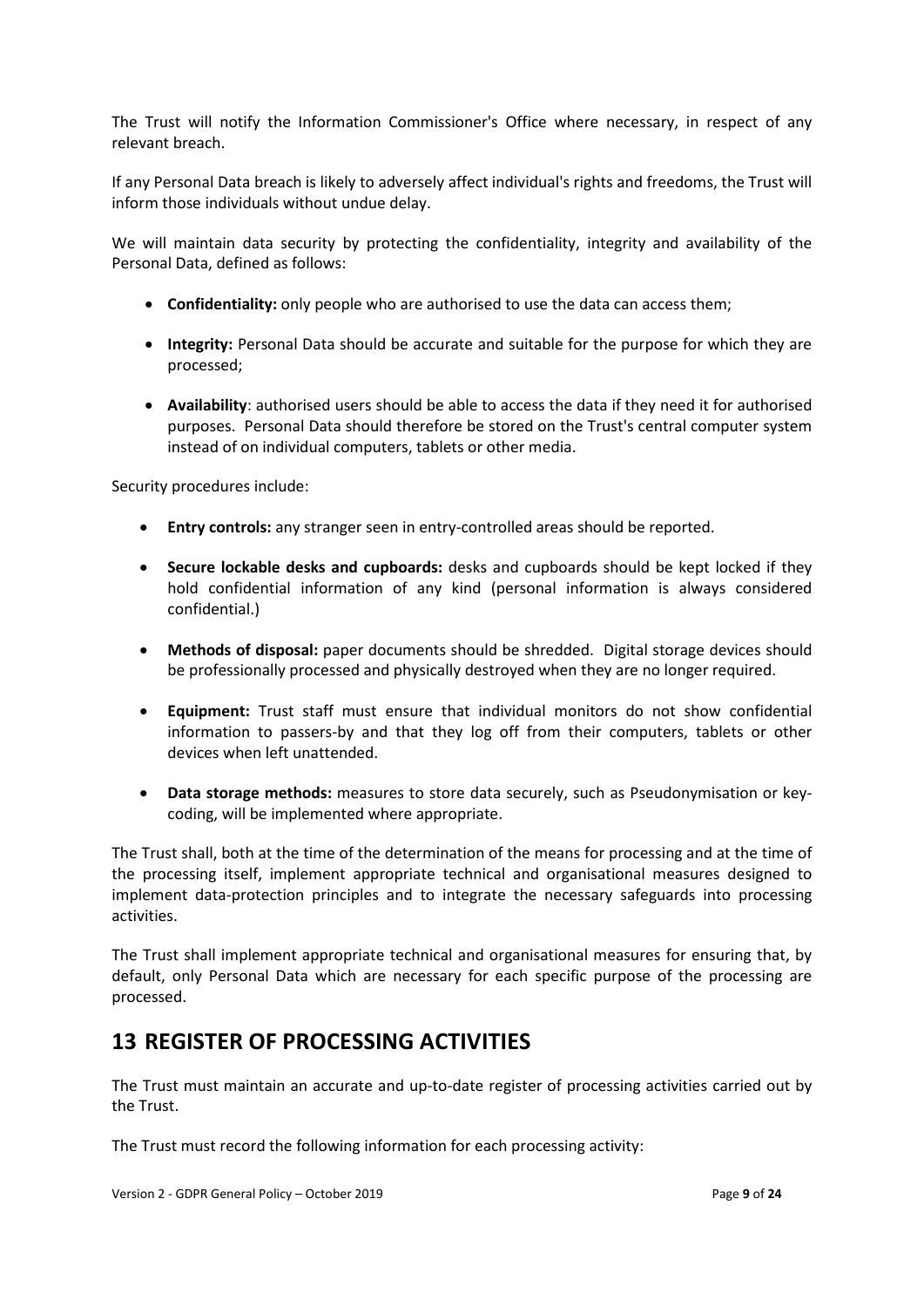- the identity and contact details for the Trust and its Data Protection Officer;
- the purpose or purposes for which the processing activity has occurred;
- descriptions of the categories of individuals involved in the processing activity;
- descriptions of the categories of Personal Data involved in the processing activity;
- descriptions of the categories of recipients of the Personal Data involved in the processing activity;
- details of any transfers to third countries, including documentation of the transfer mechanism safeguards in place;
- retention schedules;
- descriptions of technical and organisational security measures in place relating to the processing activity.

It is the responsibility of all staff, in particular the Data Protection Officer, to ensure that the register of processing activities is accurate and kept up to date.

### <span id="page-11-0"></span>**14 REGISTER OF BREACHES**

The Trust must maintain an accurate and up-to-date register of all Personal Data Breaches. If anyone becomes aware of a data protection breach they must inform the Trust immediately.

### <span id="page-11-1"></span>**15 DATA PROTECTION OFFICER**

The Data Protection Officer is responsible for ensuring compliance with Relevant Data Protection Law and with this Policy. That post is held by Emma Emery, Trust Compliance Officer, (01392) 256020 Email: **[eemery@ventrus.org.uk](mailto:eemery@ventrus.org.uk)** The Data Protection Officer reports to the Trust's Chief Executive Officer and Board of Trustees but fulfils her data protection functions independently.

Any questions about the operation of this Policy or any concerns that the Policy has not been followed should be referred in the first instance to the Data Protection Officer.

Where a Personal Data Breach has occurred, it will be for the Data Protection Officer to decide whether, under the circumstances and in accordance with Relevant Data Protection Law, the individual concerned must be informed of the breach.

### <span id="page-11-2"></span>**16 USING DATA PROCESSORS**

The Trust retains the right to engage by written contract any person or organisation, who is not a member of Trust staff, to process Personal Data on our behalf.

Data Processors must:

- assist the Trust in upholding individuals' data protection rights;
- only act in accordance with the Trust's instructions and authorisation;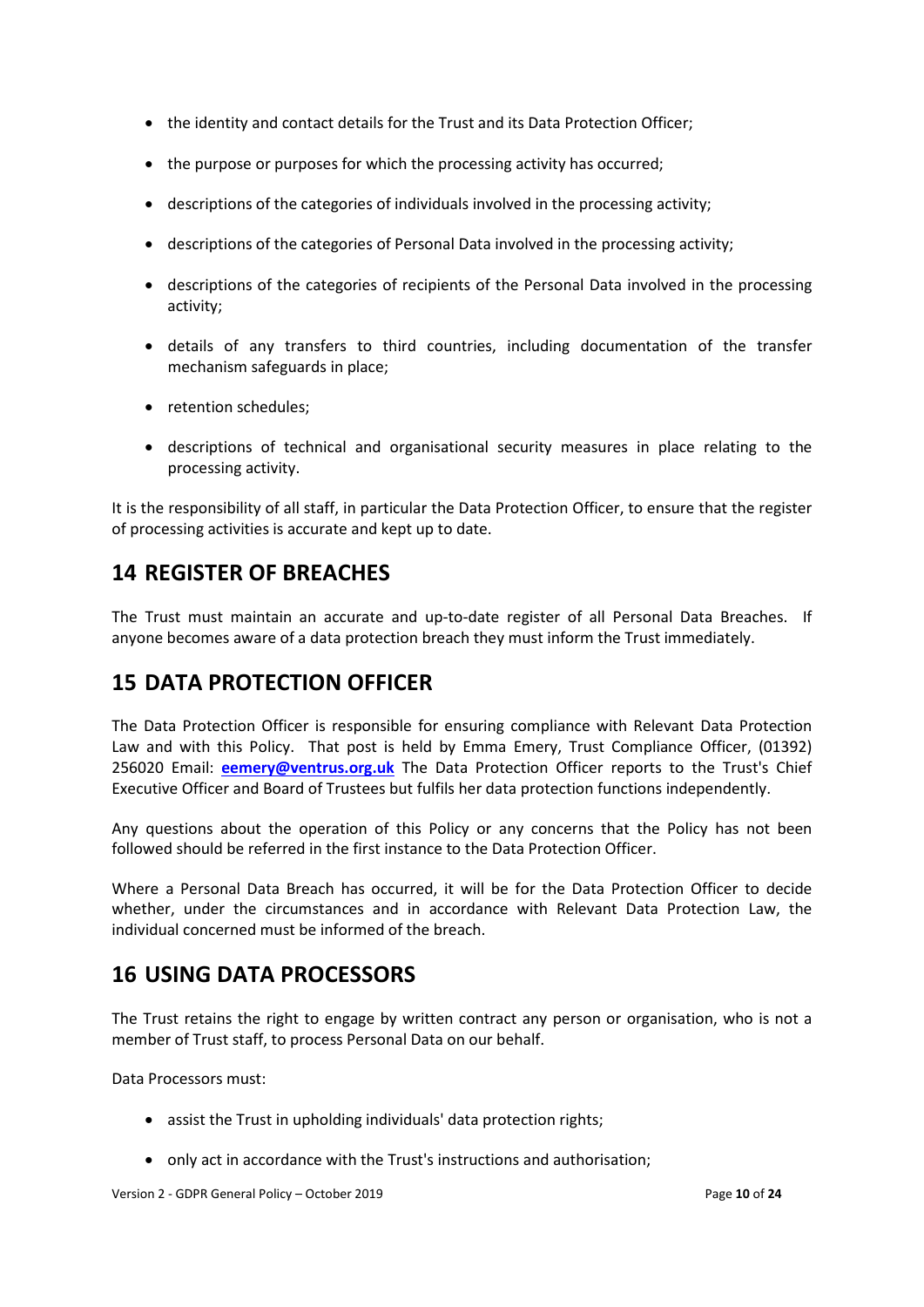- maintain a written record of processing activities carried out on behalf of the Trust and provide this to the Trust within [a reasonable period] following request;
- notify the Trust of Personal Data Breaches without undue delay and maintain a register of breaches in accordance with Clause [13;](#page-10-0)
- comply at all times with the terms of any agreements with the Trust and with their responsibilities under Relevant Data Protection Law;
- satisfy the Trust, within a reasonable period following request, of their compliance with the provisions of Clause [12.4.4.](#page-9-1)

# <span id="page-12-0"></span>**17 TRANSFERRING PERSONAL DATA TO A COUNTRY OUTSIDE THE EEA**

Individuals have particular rights with regard to transfers of their Personal Data outside the European Economic Area ('EEA'). Circumstances in which the Trust may need to transfer data outside the EEA might include use of IT services hosted overseas, arrangement and administration of school trips and cultural exchange projects.

Subject to the requirements in Clause [12.1](#page-9-2) above, Personal Data we hold may also be processed by staff operating outside the EEA who work for us or for one of our suppliers. Those staff may be engaged, among other things, in the processing of payment details and the provision of support services.

We may transfer any Personal Data we hold to a country outside the EEA provided that:

- the transfer to the country or countries in question is permitted by Relevant Data Protection Law; and
- any transfer to a country or countries outside the EEA is subject the escalation procedure under Clause [17.4.](#page-12-1)

<span id="page-12-1"></span>Before a transfer of Personal Data is made outside the EEA, the following safeguards must be provided to ensure that the rights of Data Subjects and effective legal remedies for Data Subjects are available:

- confirmation by implementing act by the European Commission of the adequacy of the level of protection afforded by the relevant third country
- standard data protection clauses adopted by the European Commission in accordance with Relevant Data Protection Law must be included in relevant documentation;
- ensuring explicit consent is given by the Data Subject to the proposed transfer after having been informed of the possible risks of such transfer;
- confirmation that the transfer is necessary for the conclusion or performance of a contract concluded in the interest of the Data Subject;
- confirmation that the transfer is necessary for important reasons of public interest;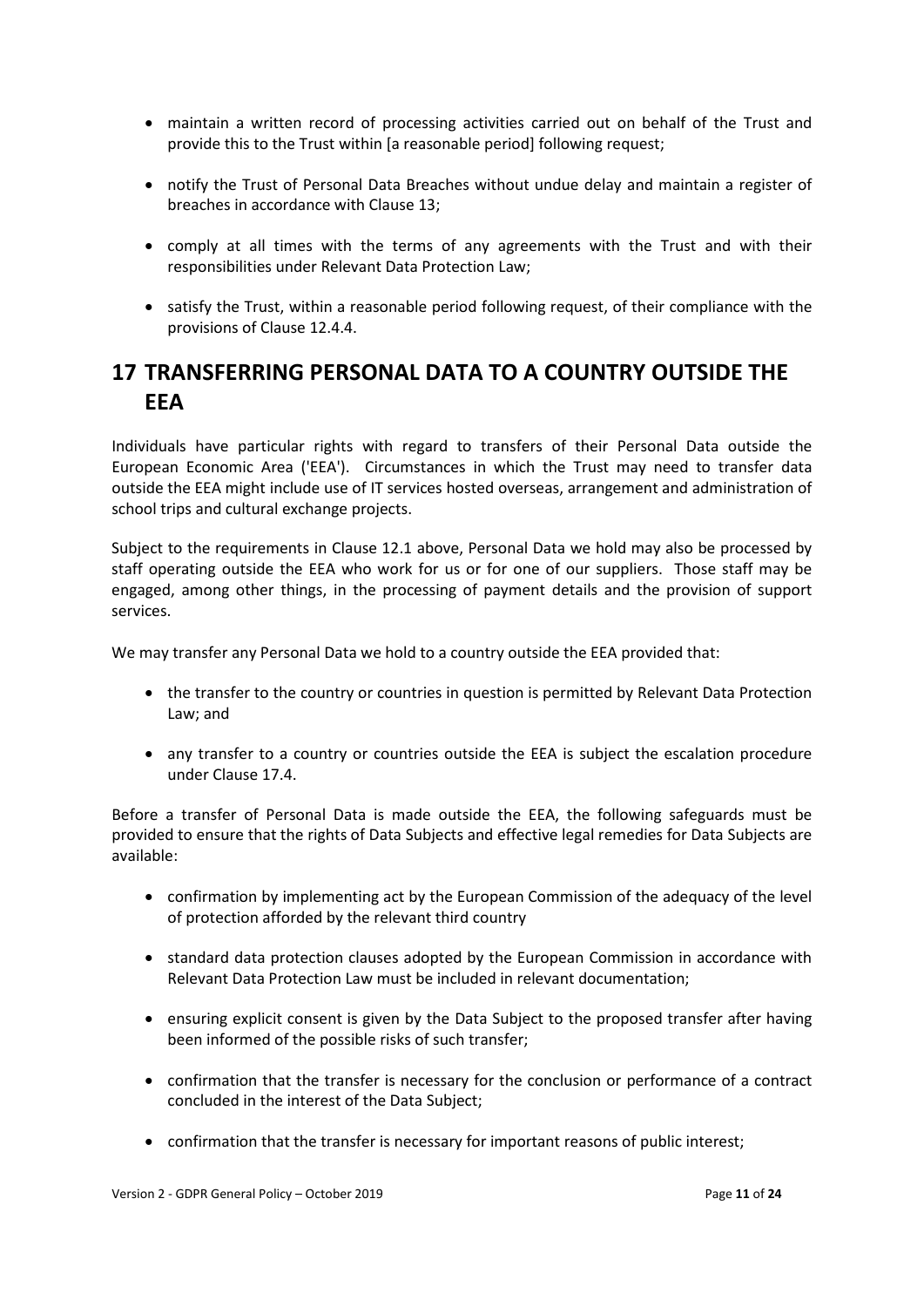• the Data Protection Officer must authorise the transfer.

### <span id="page-13-0"></span>**18 DISCLOSURE AND SHARING OF PERSONAL INFORMATION**

We may share Personal Data we hold with staff at any academy within the Trust.

We may also disclose Personal Data we hold to third parties:

- if we are under a duty to disclose or share an individual's Personal Data in order to comply with any legal obligation;
- in order to enforce or apply any contract with the individual or other agreements; or
- to protect our rights, property, or safety of our employees, customers, or others. This includes exchanging information with other companies and organisations for the purposes of child welfare and fraud protection.

We may also share Personal Data we hold with selected third parties for the purposes set out in the Schedule.

## <span id="page-13-1"></span>**19 REQUESTS FOR INFORMATION**

Requests for information may take the following forms:

- requests for education records;
- freedom of information requests;
- subject access requests.

Where a person with parental responsibility requests information about a child's educational records then these should be provided.

If a person makes a request for information under the Freedom of Information Act then the information should usually be provided unless there are some specific concerns about disclosing the information. Common concerns in the school context may be that information relates to other people, is confidential or legally privileged. There is extensive guidance on the ICO website. If a freedom of information request is made and there are any concerns about disclosing information then the Data Protection Officer should be contacted.

If a person makes a subject access request then they are requesting the personal information that the Trust has about them. There are exemptions to disclosing some information but these are more limited as a person has a right to know what information is held on them. If a subject access request is made then the Data Protection Officer should be contacted immediately.

# <span id="page-13-2"></span>**20 CHANGES TO THIS POLICY**

We reserve the right to change this Policy at any time. Where appropriate, we will notify individuals of those changes by mail or email.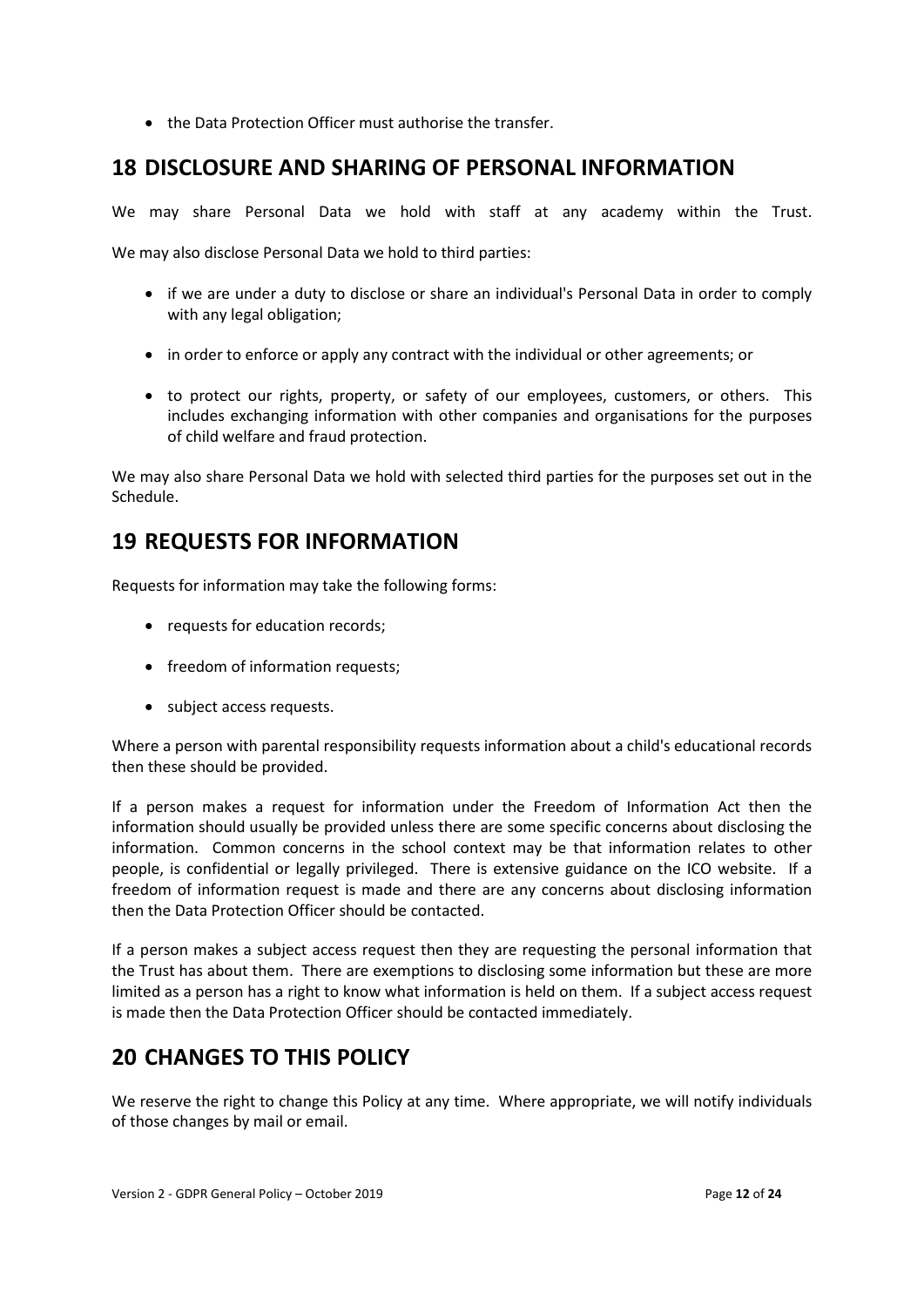### <span id="page-14-0"></span>**SCHEDULE 1 DATA PROCESSING ACTIVITIES**

| Type of data $-$<br>to be<br><b>GROUPED BY</b><br><b>PURPOSE</b> | Type of<br><b>Data</b><br><b>Subject</b>       | <b>Type of</b><br>processing                       | <b>Purpose of</b><br>processing                                                                                                                                                                                                                                                                                                                                                  | Lawful<br><b>Basis for</b><br>processing                                             | Type of<br>recipient to<br>whom<br>Personal<br>Data is<br>transferred                                                                                                                                                                                                                                                                                                 | Retention<br>period                                                                                             |
|------------------------------------------------------------------|------------------------------------------------|----------------------------------------------------|----------------------------------------------------------------------------------------------------------------------------------------------------------------------------------------------------------------------------------------------------------------------------------------------------------------------------------------------------------------------------------|--------------------------------------------------------------------------------------|-----------------------------------------------------------------------------------------------------------------------------------------------------------------------------------------------------------------------------------------------------------------------------------------------------------------------------------------------------------------------|-----------------------------------------------------------------------------------------------------------------|
| <b>Contact</b><br>details                                        | Parents/<br>guardians<br>Pupils<br>Next of kin | Electronic<br>storage<br>Written<br>correspondence | Administration<br>related to<br>provision of<br>education and<br>pupil welfare<br>School trips<br>and activities<br>management<br>Insurance<br>Supporting<br>learning<br>Monitoring<br>and reporting<br>on pupils'<br>progress<br>Providing<br>appropriate<br>pastoral care<br>Health and<br>safety<br>Employment<br>Provision of<br>paid services<br>including<br>music tuition | Consent;<br>Vital<br>Interests;<br>Public<br>Interest;<br>Contractual<br>Performance | Teaching,<br>support and<br>administrative<br>staff<br>Third parties<br>appropriately<br>chosen by the<br>Trust<br>The local<br>authority and<br>other state<br>bodies<br>Appropriate<br>community<br>services<br>Youth support<br>services<br>Local<br>authority<br>Department<br>for Education<br>(DfE)<br>Third parties<br>designated by<br>the DfE<br>Exam Boards | Until the<br>pupil leaves<br>his/or her<br>Trust<br>academy<br>Until the<br>pupil<br>reaches 25<br>years of age |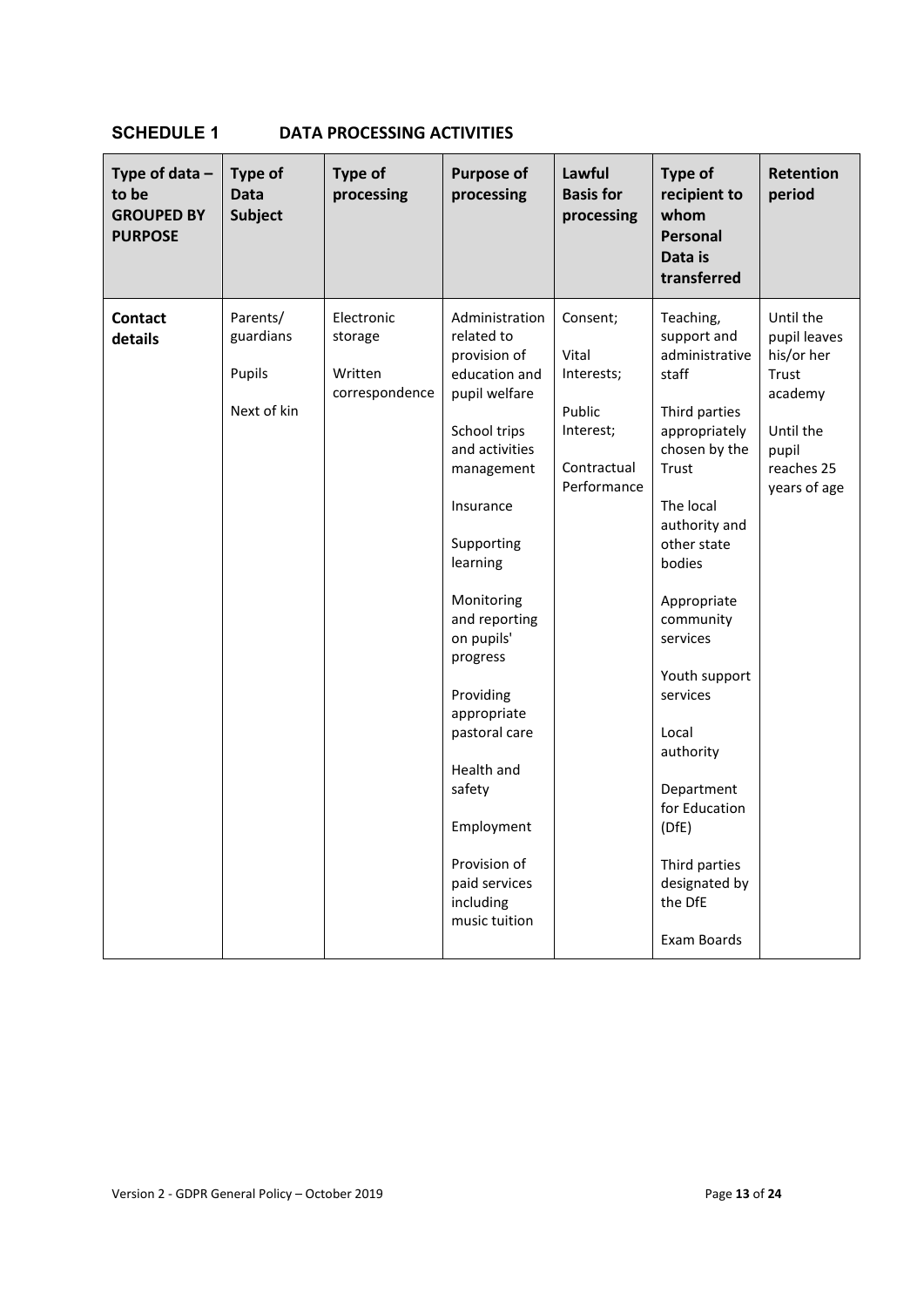| Type of data $-$<br>to be<br><b>GROUPED BY</b><br><b>PURPOSE</b> | Type of<br><b>Data</b><br><b>Subject</b> | <b>Type of</b><br>processing                       | <b>Purpose of</b><br>processing                                                                                                                                                                                               | Lawful<br><b>Basis for</b><br>processing  | <b>Type of</b><br>recipient to<br>whom<br><b>Personal</b><br>Data is<br>transferred                                                                                                                                                         | <b>Retention</b><br>period                                  |
|------------------------------------------------------------------|------------------------------------------|----------------------------------------------------|-------------------------------------------------------------------------------------------------------------------------------------------------------------------------------------------------------------------------------|-------------------------------------------|---------------------------------------------------------------------------------------------------------------------------------------------------------------------------------------------------------------------------------------------|-------------------------------------------------------------|
| <b>Medical</b><br>information                                    | Pupils                                   | Electronic<br>storage<br>Written<br>correspondence | Administration<br>related to<br>provision of<br>education and<br>pupil welfare<br>Providing<br>appropriate<br>pastoral care<br>Health and<br>safety                                                                           | Vital<br>Interests;<br>Public<br>Interest | Teaching,<br>support and<br>administrative<br>staff;<br>School<br>nurses;<br>The NHS                                                                                                                                                        | Until the<br>pupil leaves<br>his/or her<br>Trust<br>academy |
| <b>Special</b><br>educational<br>needs                           | Pupils                                   | Electronic<br>storage<br>Written<br>correspondence | Administration<br>related to<br>provision of<br>education and<br>pupil welfare<br>Providing<br>appropriate<br>pastoral care<br>Health and<br>safety<br>School trips<br>and activities<br>management<br>Supporting<br>learning | Vital<br>Interests;<br>Public<br>Interest | Teaching,<br>support and<br>administrative<br>staff;<br>School<br>nurses;<br>The NHS<br>Third parties<br>appropriately<br>chosen by the<br>Trust<br>Appropriate<br>community<br>services<br>Youth support<br>services<br>Local<br>authority | Until the<br>pupil leaves<br>his/or her<br>Trust<br>academy |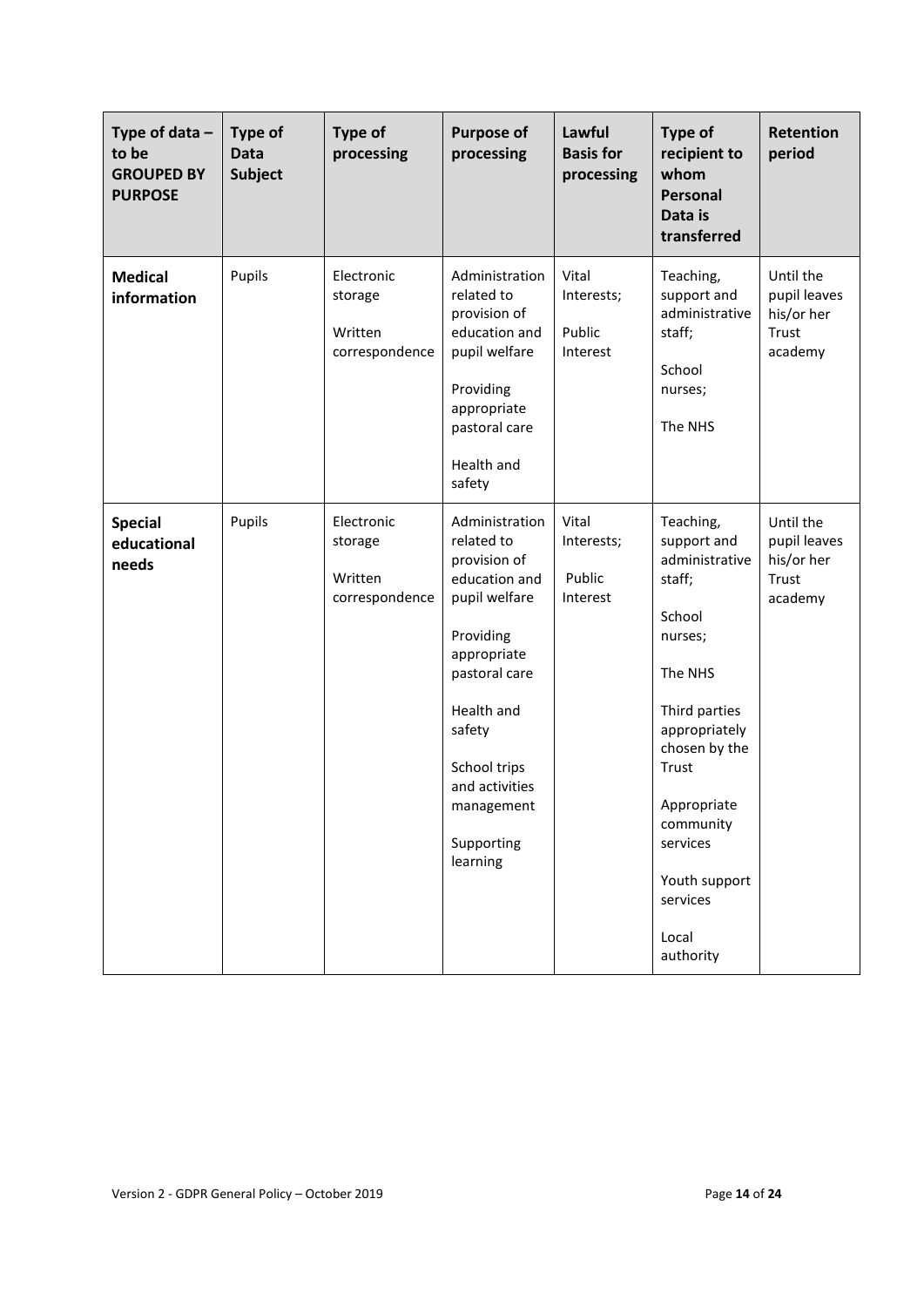| Type of data $-$<br>to be<br><b>GROUPED BY</b><br><b>PURPOSE</b> | Type of<br><b>Data</b><br><b>Subject</b> | <b>Type of</b><br>processing                       | <b>Purpose of</b><br>processing                                                                                                                                                                                                   | Lawful<br><b>Basis for</b><br>processing | Type of<br>recipient to<br>whom<br><b>Personal</b><br>Data is<br>transferred                                    | <b>Retention</b><br>period                                                  |
|------------------------------------------------------------------|------------------------------------------|----------------------------------------------------|-----------------------------------------------------------------------------------------------------------------------------------------------------------------------------------------------------------------------------------|------------------------------------------|-----------------------------------------------------------------------------------------------------------------|-----------------------------------------------------------------------------|
| <b>Religious</b><br>belief                                       | Pupils/staff                             | Electronic<br>storage<br>Written<br>correspondence | Administration<br>related to<br>provision of<br>education and<br>pupil welfare<br>School trips<br>and activities<br>management<br>Providing<br>appropriate<br>pastoral care<br>For purposes<br>of the<br><b>PREVENT</b><br>scheme | Vital<br><b>Interests</b>                | Teaching,<br>support and<br>administrative<br>staff<br>Third parties<br>appropriately<br>chosen by the<br>Trust | Until the<br>pupil leaves<br>his/or her<br>Trust<br>academy                 |
| <b>Sexual</b><br>orientation                                     | Pupils/staff                             | Electronic<br>storage                              | Administration<br>related to<br>provision of<br>education and<br>pupil welfare                                                                                                                                                    | Vital<br>Interests                       | Teaching,<br>support and<br>administrative<br>staff<br>Third parties<br>appropriately<br>chosen by the<br>Trust | Until the<br>pupil/staff<br>member<br>leaves his/or<br>her Trust<br>academy |
| <b>Ethnic group</b>                                              | Pupils/staff                             | Electronic<br>storage                              | Administration<br>related to<br>provision of<br>education and<br>pupil welfare<br>Supporting<br>learning                                                                                                                          | Vital<br>Interests                       | Teaching,<br>support and<br>administrative<br>staff<br>Third parties<br>appropriately<br>chosen by the<br>Trust | Until the<br>pupil/staff<br>member<br>leaves his/or<br>her Trust<br>academy |
| <b>Disciplinary</b><br>history                                   | Pupils                                   | Electronic<br>storage<br>Written<br>correspondence | Administration<br>related to<br>provision of<br>education and<br>pupil welfare                                                                                                                                                    | Vital<br>Interests                       | Teaching,<br>support and<br>administrative<br>staff<br>Appropriate<br>community<br>services                     | Until the<br>pupil leaves<br>his/or her<br>Trust<br>academy                 |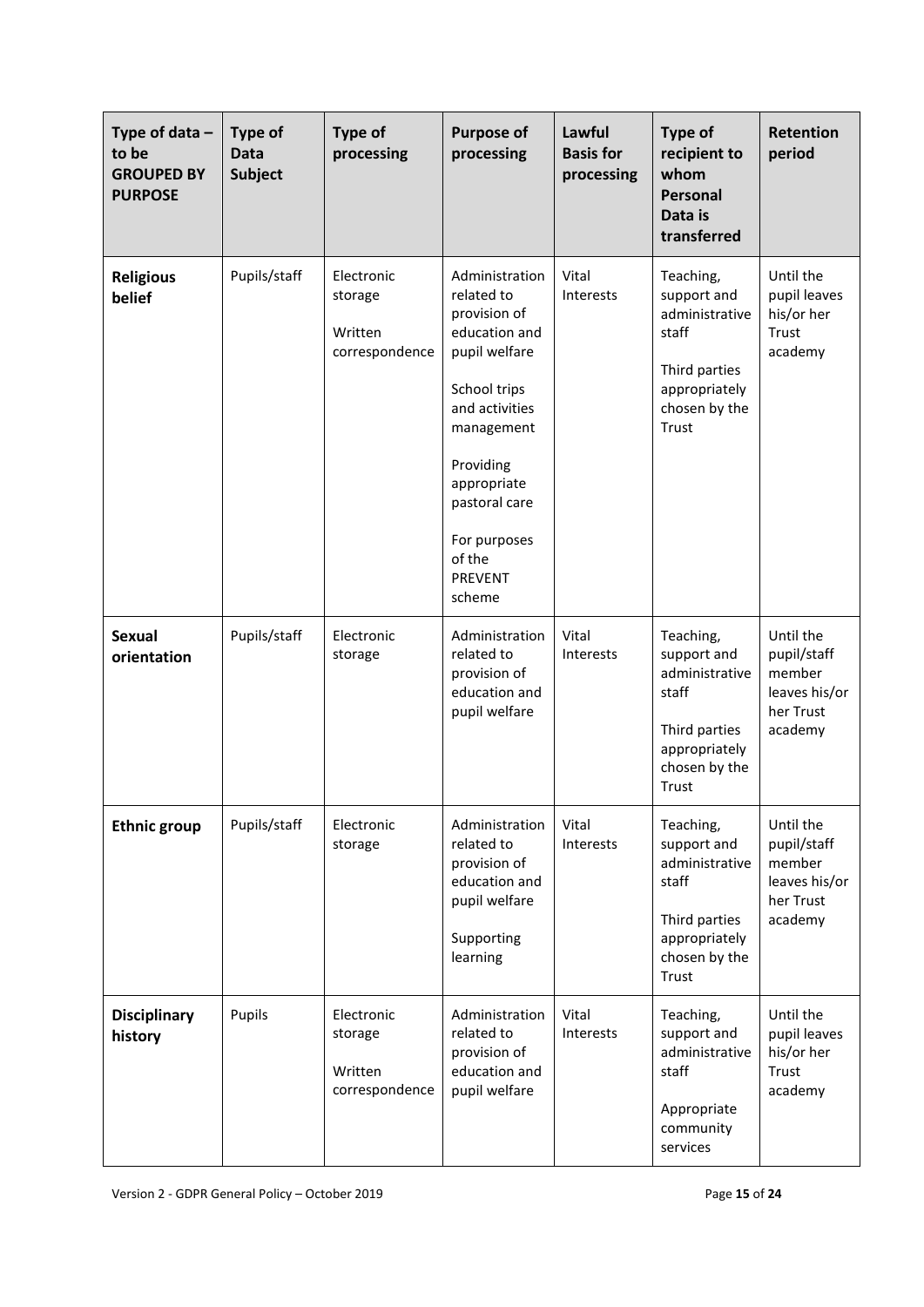| Type of data $-$<br>to be<br><b>GROUPED BY</b><br><b>PURPOSE</b> | Type of<br><b>Data</b><br><b>Subject</b> | <b>Type of</b><br>processing | <b>Purpose of</b><br>processing                                                | Lawful<br><b>Basis for</b><br>processing | Type of<br>recipient to<br>whom<br><b>Personal</b><br>Data is<br>transferred                                                                            | <b>Retention</b><br>period                                  |
|------------------------------------------------------------------|------------------------------------------|------------------------------|--------------------------------------------------------------------------------|------------------------------------------|---------------------------------------------------------------------------------------------------------------------------------------------------------|-------------------------------------------------------------|
|                                                                  |                                          |                              |                                                                                |                                          | Third parties<br>appropriately<br>chosen by the<br>Trust                                                                                                |                                                             |
| <b>Vocational</b><br>learning and<br>qualifications              | Pupils                                   | Electronic<br>storage        | Administration<br>related to<br>provision of<br>education and                  | Vital<br>Interests                       | Teaching,<br>support and<br>administrative<br>staff<br>Third parties<br>appropriately<br>chosen by the<br>Trust                                         | Until the<br>pupil leaves<br>his/or her<br>Trust<br>academy |
| <b>Attendance</b><br>history                                     | Pupils                                   | Electronic<br>storage        | Administration<br>related to<br>provision of<br>education and<br>pupil welfare | Vital<br>Interests<br>Public<br>Interest | Appropriate<br>community<br>services<br>Teaching,<br>support and<br>administrative<br>staff<br>Third parties<br>appropriately<br>chosen by the<br>Trust | Until the<br>pupil leaves<br>his/or her<br>Trust<br>academy |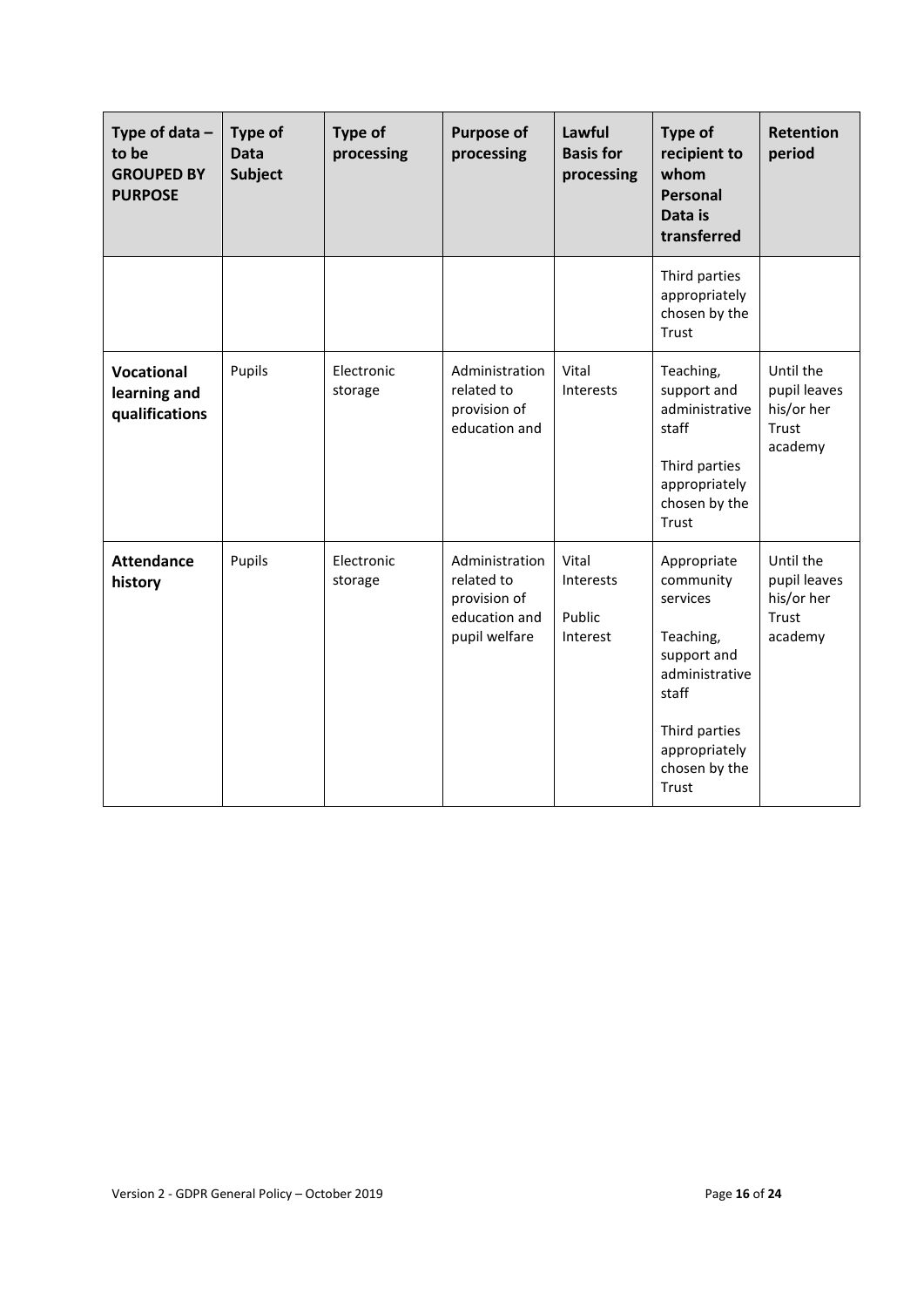| Type of data $-$<br>to be<br><b>GROUPED BY</b><br><b>PURPOSE</b> | <b>Type of</b><br><b>Data</b><br><b>Subject</b> | <b>Type of</b><br>processing                       | <b>Purpose of</b><br>processing                                                | Lawful<br><b>Basis for</b><br>processing | <b>Type of</b><br>recipient to<br>whom<br>Personal<br>Data is<br>transferred                                                                                                                                                                                               | <b>Retention</b><br>period                                  |
|------------------------------------------------------------------|-------------------------------------------------|----------------------------------------------------|--------------------------------------------------------------------------------|------------------------------------------|----------------------------------------------------------------------------------------------------------------------------------------------------------------------------------------------------------------------------------------------------------------------------|-------------------------------------------------------------|
| <b>National</b><br>curriculum<br>examination<br>results          | Pupils                                          | Electronic<br>storage<br>Written<br>correspondence | Administration<br>related to<br>provision of<br>education                      | Vital<br>Interests<br>Public<br>Interest | Teaching,<br>support and<br>administrative<br>staff<br>Third parties<br>appropriately<br>chosen by the<br>Trust<br>The local<br>authority and<br>other state<br>bodies<br>Department<br>for Education<br>(DfE)<br>Third parties<br>designated by<br>the DfE<br>Exam Boards | Until the<br>pupil leaves<br>his/or her<br>Trust<br>academy |
| Photographs                                                      | Pupils                                          | Electronic<br>storage                              | Administration<br>related to<br>provision of<br>education and<br>pupil welfare | Vital<br>Interests                       | Teaching,<br>support and<br>administrative<br>staff<br>Third parties<br>appropriately<br>chosen by the<br>Trust                                                                                                                                                            | Until the<br>pupil leaves<br>his/or her<br>Trust<br>academy |
| <b>CCTV footage</b>                                              | Pupils & Staff                                  | Electronic<br>storage                              | Administration<br>related to<br>provision of<br>pupil welfare                  | Vital<br>Interests                       | Third parties<br>appropriately<br>chosen by the<br>Trust (if<br>required)                                                                                                                                                                                                  | Until the<br>pupil leaves<br>his/or her<br>Trust<br>academy |
| Family<br>information                                            | Pupils/Parent<br>Guardian                       | Electronic<br>storage<br>Written<br>correspondence | Administration<br>related to<br>provision of<br>education and<br>pupil welfare | Vital<br>Interests                       | Appropriate<br>community<br>services                                                                                                                                                                                                                                       | Until the<br>pupil leaves<br>his/or her<br>Trust<br>academy |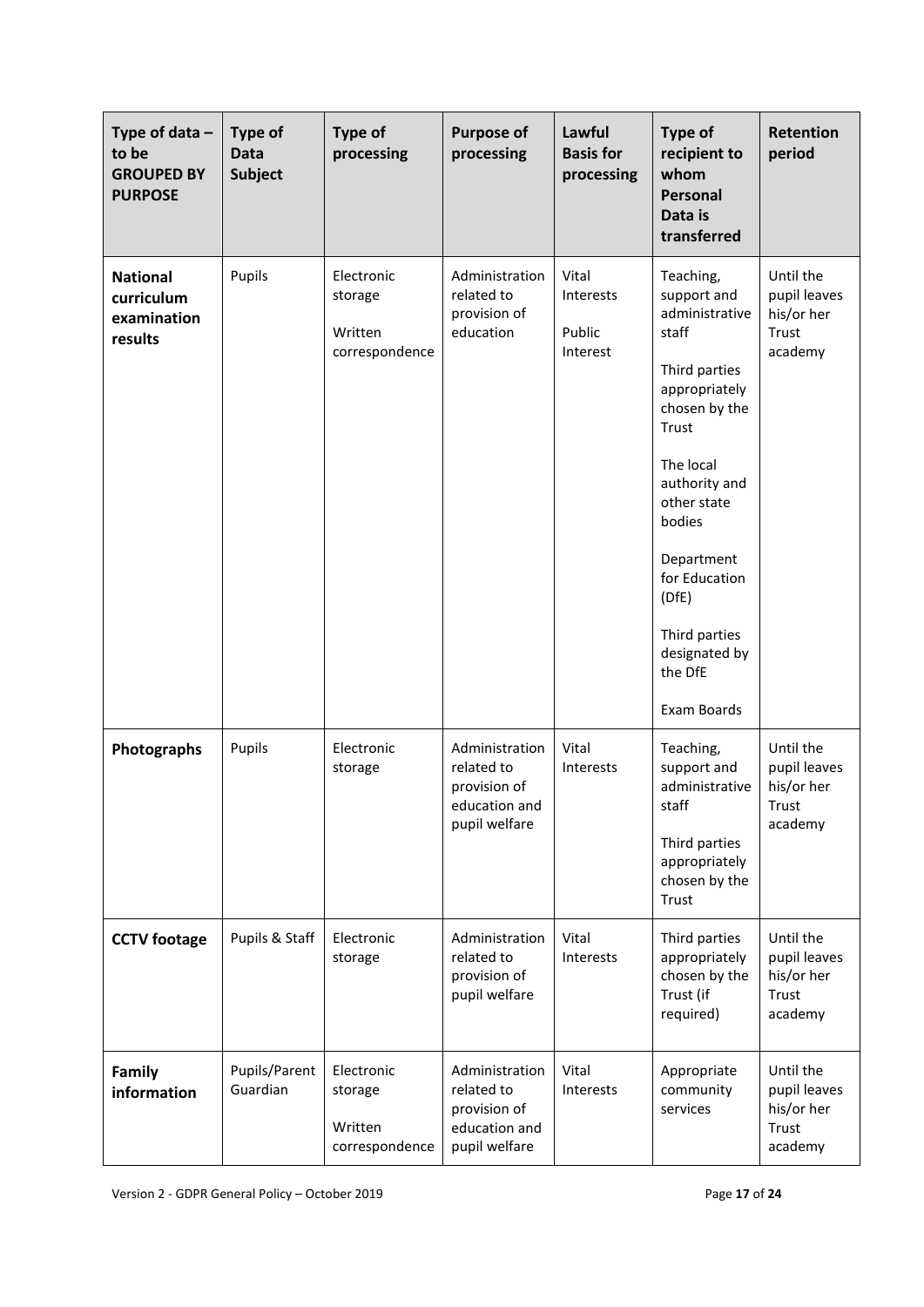| Type of data $-$<br>to be<br><b>GROUPED BY</b><br><b>PURPOSE</b> | <b>Type of</b><br><b>Data</b><br><b>Subject</b> | <b>Type of</b><br>processing                       | <b>Purpose of</b><br>processing                                                                          | Lawful<br><b>Basis for</b><br>processing | Type of<br>recipient to<br>whom<br>Personal<br>Data is<br>transferred                                                                                                                  | <b>Retention</b><br>period                                  |
|------------------------------------------------------------------|-------------------------------------------------|----------------------------------------------------|----------------------------------------------------------------------------------------------------------|------------------------------------------|----------------------------------------------------------------------------------------------------------------------------------------------------------------------------------------|-------------------------------------------------------------|
| <b>Court orders</b>                                              | Pupils                                          | Electronic<br>storage<br>Written<br>correspondence | Administration<br>related to<br>provision of<br>education and<br>pupil welfare                           | Vital<br>Interests                       | Appropriate<br>community<br>services<br>The local<br>authority and<br>other state<br>bodies<br>Appropriate<br>community<br>services<br>Youth support<br>services<br>Local<br>authority | Until the<br>pupil leaves<br>his/or her<br>Trust<br>academy |
| <b>Destination</b><br>after leaving<br>school                    | Pupils                                          | Electronic<br>storage<br>Written<br>correspondence | Administration<br>related to<br>provision of<br>education and<br>pupil welfare                           | Vital<br>Interests                       | Teaching,<br>support and<br>administrative<br>staff<br>Third parties<br>appropriately<br>chosen by the<br>Trust                                                                        | Until the<br>pupil leaves<br>his/or her<br>Trust<br>academy |
| <b>Careers</b><br>guidance                                       | Pupils                                          | Electronic<br>storage<br>Written<br>correspondence | Administration<br>related to<br>provision of<br>education and<br>pupil welfare<br>Supporting<br>learning | Vital<br>Interests                       | Teaching,<br>support and<br>administrative<br>staff<br>Third parties<br>appropriately<br>chosen by the<br>Trust<br>Youth support<br>services                                           | Until the<br>pupil leaves<br>his/or her<br>Trust<br>academy |
| <b>Education</b>                                                 | Pupils                                          | Electronic<br>storage<br>Written<br>correspondence | Administration<br>related to<br>provision of<br>education and<br>pupil welfare                           | Vital<br>Interests                       | Teaching,<br>support and<br>administrative<br>staff                                                                                                                                    | Until the<br>pupil leaves<br>his/or her<br>Trust<br>academy |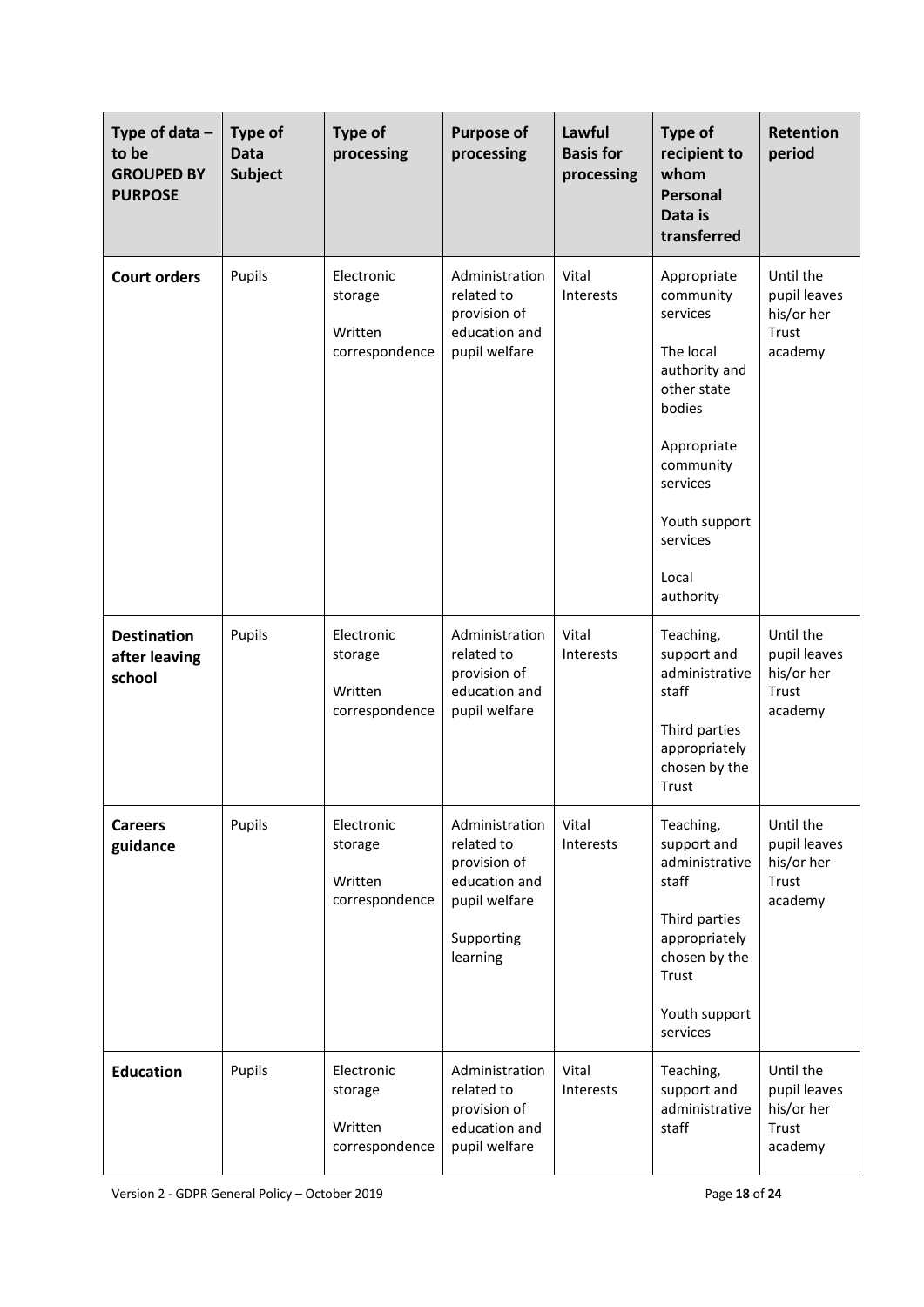| Type of data $-$<br>to be<br><b>GROUPED BY</b><br><b>PURPOSE</b> | <b>Type of</b><br><b>Data</b><br><b>Subject</b> | <b>Type of</b><br>processing                       | <b>Purpose of</b><br>processing                                                                                                | Lawful<br><b>Basis for</b><br>processing | <b>Type of</b><br>recipient to<br>whom<br>Personal<br>Data is<br>transferred                                                                                                                                                                                                                                   | Retention<br>period                                         |
|------------------------------------------------------------------|-------------------------------------------------|----------------------------------------------------|--------------------------------------------------------------------------------------------------------------------------------|------------------------------------------|----------------------------------------------------------------------------------------------------------------------------------------------------------------------------------------------------------------------------------------------------------------------------------------------------------------|-------------------------------------------------------------|
|                                                                  |                                                 |                                                    | Supporting<br>learning                                                                                                         |                                          | Third parties<br>appropriately<br>chosen by the<br>Trust<br>The local<br>authority and<br>other state<br>bodies<br>Appropriate<br>community<br>services<br>Youth support<br>services<br>Local<br>authority<br>Department<br>for Education<br>(DfE)<br>Third parties<br>designated by<br>the DfE<br>Exam Boards |                                                             |
| <b>School Trips</b>                                              | Pupils                                          | Electronic<br>storage<br>Written<br>correspondence | School trips<br>and activities<br>management<br>Administration<br>related to<br>provision of<br>education and<br>pupil welfare | Vital<br>Interests                       | Teaching,<br>support and<br>administrative<br>staff<br>Third parties<br>appropriately<br>chosen by the<br>Trust<br>The local<br>authority and<br>other state<br>bodies                                                                                                                                         | Until the<br>pupil leaves<br>his/or her<br>Trust<br>academy |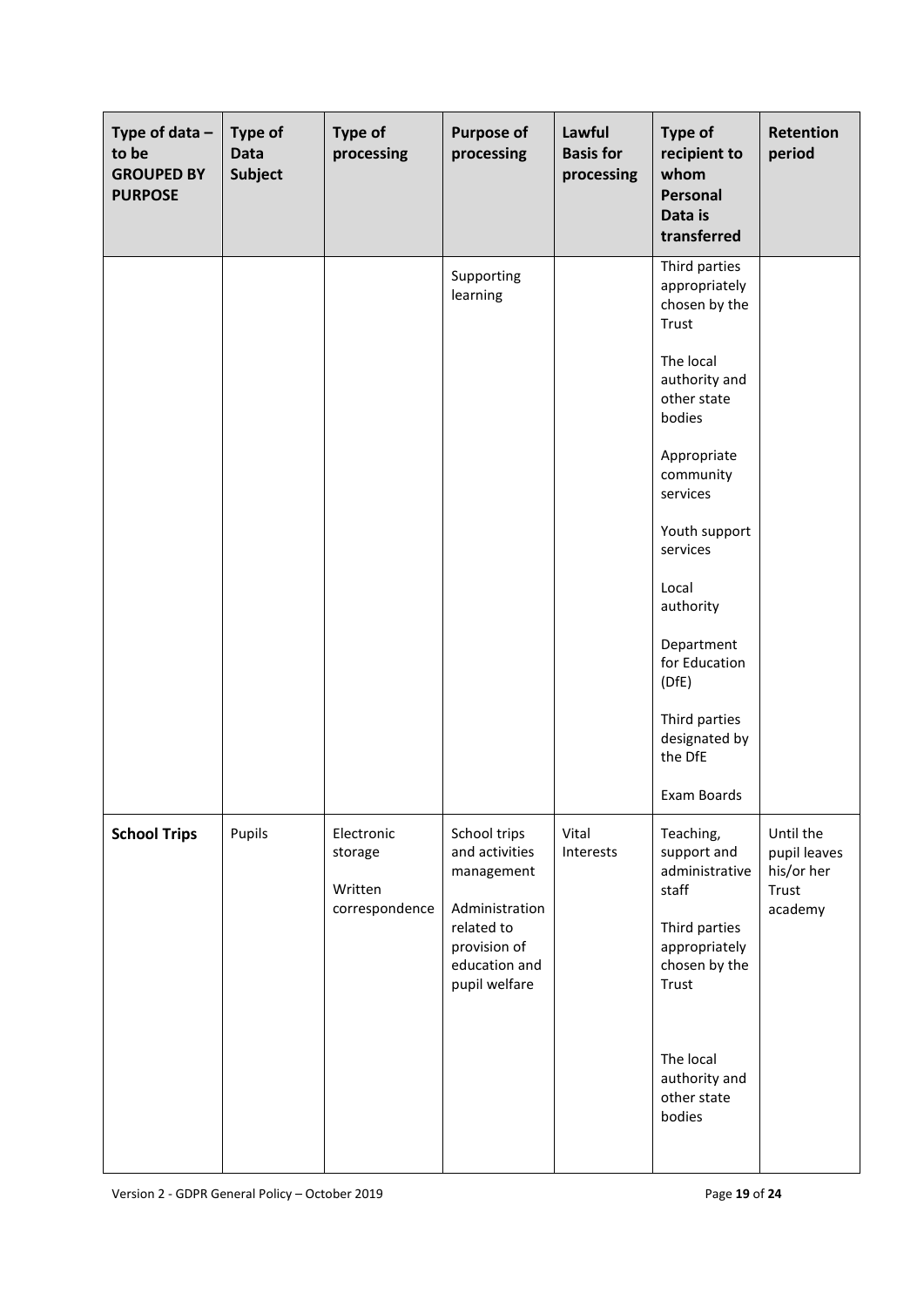| Type of data $-$<br>to be<br><b>GROUPED BY</b><br><b>PURPOSE</b> | <b>Type of</b><br><b>Data</b><br><b>Subject</b> | <b>Type of</b><br>processing                       | <b>Purpose of</b><br>processing                                                                                                                                                                                               | Lawful<br><b>Basis for</b><br>processing | <b>Type of</b><br>recipient to<br>whom<br><b>Personal</b><br>Data is<br>transferred                                                                                                                                                 | <b>Retention</b><br>period                                            |
|------------------------------------------------------------------|-------------------------------------------------|----------------------------------------------------|-------------------------------------------------------------------------------------------------------------------------------------------------------------------------------------------------------------------------------|------------------------------------------|-------------------------------------------------------------------------------------------------------------------------------------------------------------------------------------------------------------------------------------|-----------------------------------------------------------------------|
| <b>Afterschool</b><br><b>Clubs</b>                               | Pupils                                          | Electronic<br>storage<br>Written<br>correspondence | School trips<br>and activities<br>management<br>Administration<br>related to<br>provision of<br>education and<br>pupil welfare                                                                                                | Vital<br><b>Interests</b>                | Teaching,<br>support and<br>administrative<br>staff<br>Third parties<br>appropriately<br>chosen by the<br>Trust                                                                                                                     | Until the<br>pupil leaves<br>his/or her<br>Trust<br>academy           |
| <b>Employment</b><br>and<br>Remuneration<br><b>Details</b>       | Staff                                           | Electronic<br>storage<br>Written<br>correspondence | Record<br>keeping                                                                                                                                                                                                             | Vital<br>Interests                       | Third parties<br>appropriately<br>chosen by the<br>Trust                                                                                                                                                                            | Until the<br>staff<br>member<br>leaves his/or<br>her Trust<br>academy |
| <b>Child Welfare</b><br>and<br>Safeguarding                      | Pupils                                          | Electronic<br>storage<br>Written<br>correspondence | Administration<br>related to<br>provision of<br>education and<br>pupil welfare<br>Providing<br>appropriate<br>pastoral care<br>Health and<br>safety<br>School trips<br>and activities<br>management<br>Supporting<br>learning | Vital<br>Interests                       | Appropriate<br>community<br>services<br>The local<br>authority and<br>other state<br>bodies<br>Appropriate<br>community<br>services<br>Youth support<br>services<br>Local<br>authority<br>Third parties<br>designated by<br>the DfE | Until the<br>pupil leaves<br>his/or her<br>Trust<br>academy           |
| <b>Free School</b><br><b>Meal</b><br>Eligibility                 | Pupils                                          | Electronic<br>storage<br>Written<br>correspondence | Administration<br>related to<br>provision of<br>education and<br>pupil welfare                                                                                                                                                | Vital<br>Interests                       | Appropriate<br>community<br>services                                                                                                                                                                                                | Until the<br>pupil leaves<br>his/or her<br>Trust<br>academy           |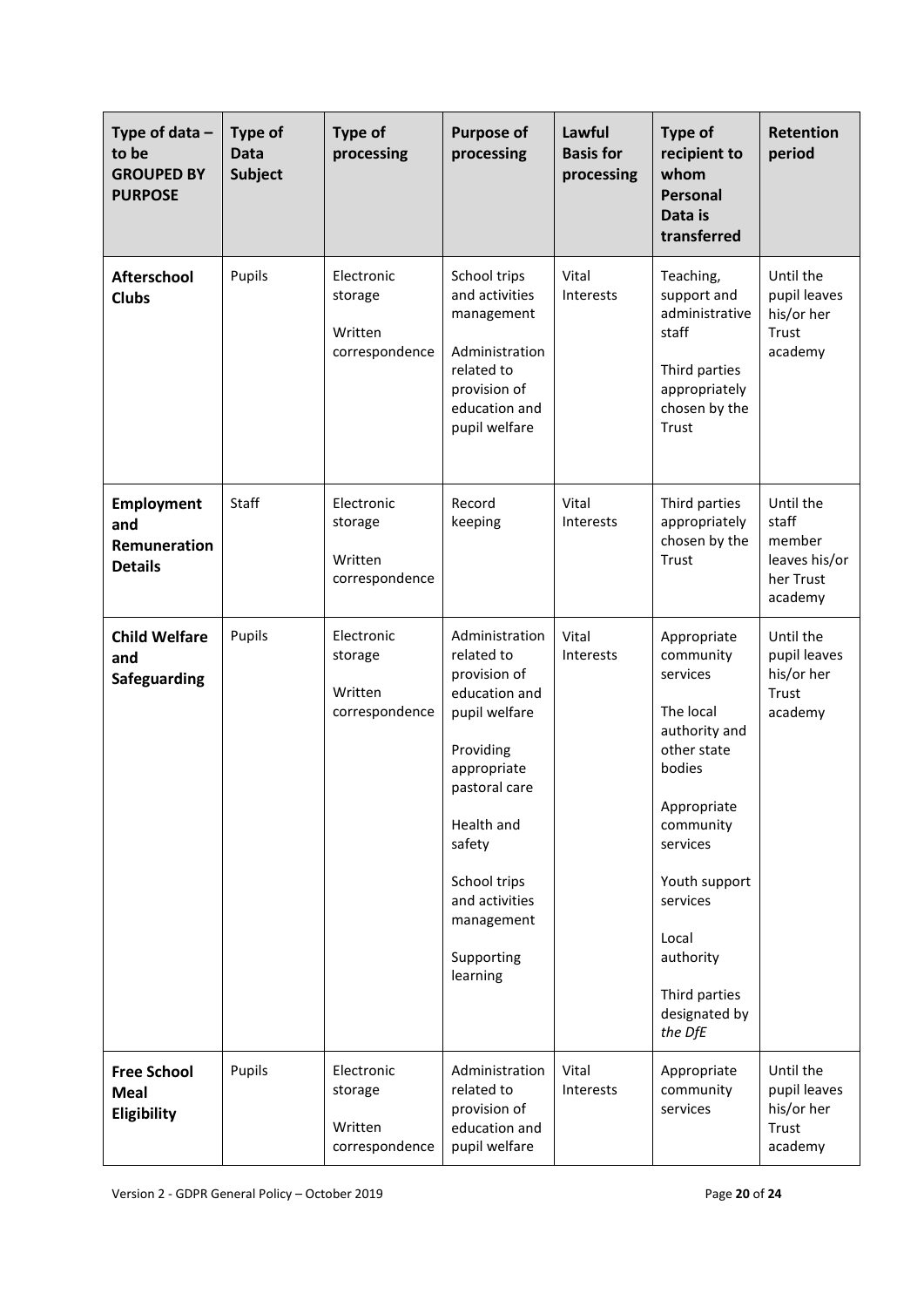| Type of data $-$<br>to be<br><b>GROUPED BY</b><br><b>PURPOSE</b> | <b>Type of</b><br><b>Data</b><br><b>Subject</b> | <b>Type of</b><br>processing                       | <b>Purpose of</b><br>processing                                                                          | Lawful<br><b>Basis for</b><br>processing | <b>Type of</b><br>recipient to<br>whom<br>Personal<br>Data is<br>transferred | <b>Retention</b><br>period                                         |
|------------------------------------------------------------------|-------------------------------------------------|----------------------------------------------------|----------------------------------------------------------------------------------------------------------|------------------------------------------|------------------------------------------------------------------------------|--------------------------------------------------------------------|
| <b>First Language</b>                                            | Pupils                                          | Electronic<br>storage<br>Written<br>correspondence | Supporting<br>learning                                                                                   | Vital<br>Interests                       | Teaching,<br>support and<br>administrative<br>staff                          | Until the<br>pupil leaves<br>his/or her<br>Trust<br>academy        |
| <b>Nationality</b>                                               | Pupils/Parent<br>Guardian                       | Electronic<br>storage<br>Written<br>correspondence | Supporting<br>learning<br>Administration<br>related to<br>provision of<br>education and<br>pupil welfare | Vital<br>Interests                       | Teaching,<br>support and<br>administrative<br>staff                          | Until the<br>pupil leaves<br>his/or her<br><b>Trust</b><br>academy |
|                                                                  |                                                 |                                                    |                                                                                                          |                                          |                                                                              |                                                                    |
|                                                                  |                                                 |                                                    |                                                                                                          |                                          |                                                                              |                                                                    |
|                                                                  |                                                 |                                                    |                                                                                                          |                                          |                                                                              |                                                                    |
|                                                                  |                                                 |                                                    |                                                                                                          |                                          |                                                                              |                                                                    |
|                                                                  |                                                 |                                                    |                                                                                                          |                                          |                                                                              |                                                                    |
|                                                                  |                                                 |                                                    |                                                                                                          |                                          |                                                                              |                                                                    |